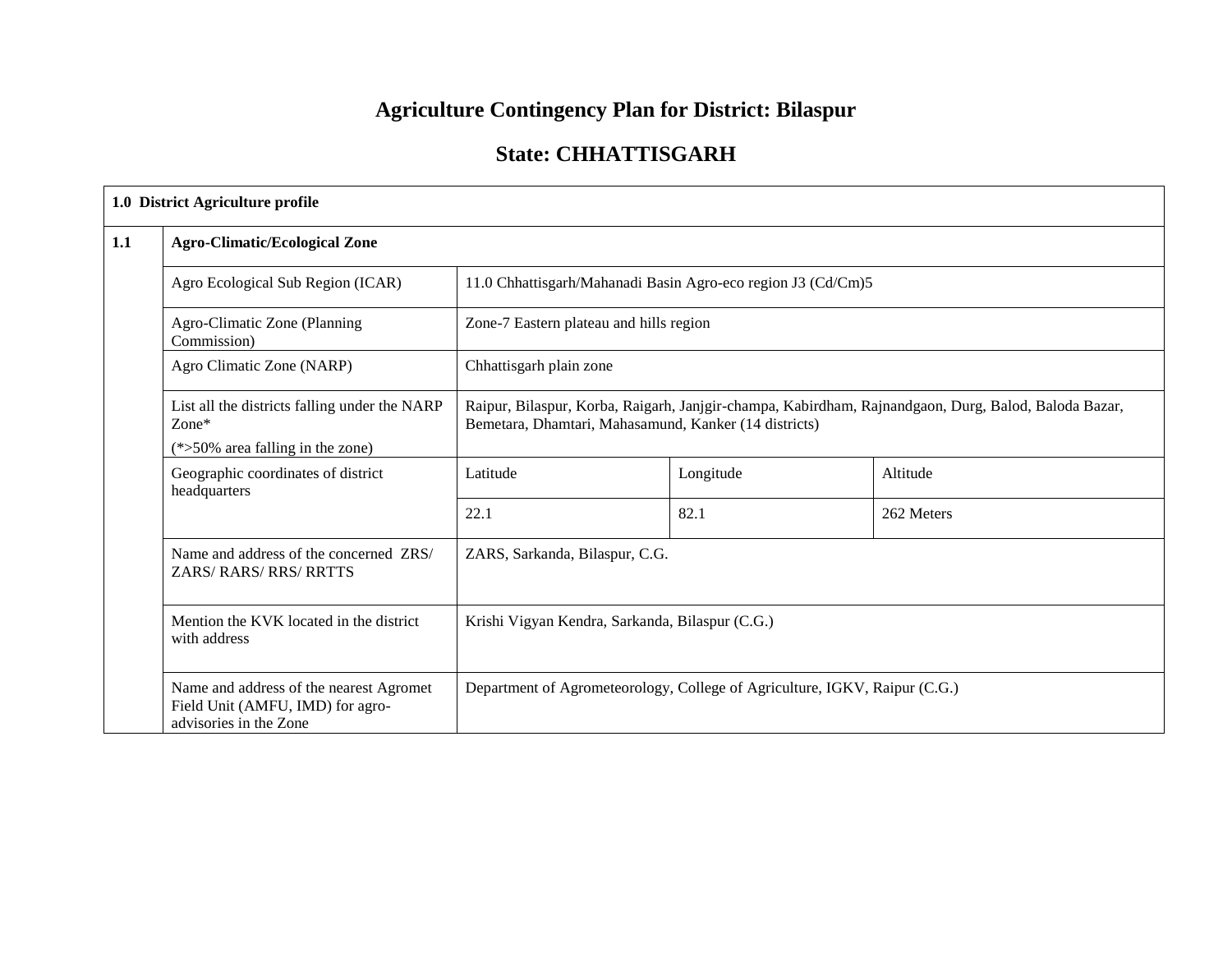| <b>District</b> | <b>Total</b><br><b>Geographic Area</b><br>$(000'$ ha.) | <b>Sole Cropped</b><br>Area $(000'$ ha.) | <b>Double Cropped</b><br>Area (000' ha.) | Total Irrigated Area<br>$(000'$ ha.) | Irrigated percentage<br>with total cropped area | <b>Total Cropped Area</b><br>$(000'$ ha.) |
|-----------------|--------------------------------------------------------|------------------------------------------|------------------------------------------|--------------------------------------|-------------------------------------------------|-------------------------------------------|
| <b>Bilaspur</b> | 581.9                                                  | 231.8                                    | 57.4                                     | 100.2                                | 35%                                             | 289.2                                     |

| $1.2\,$ | Rainfall               | <b>Normal RF(mm)</b> | <b>Normal Rainy days</b><br>(number) | <b>Normal Onset</b><br>specify week and<br>month) | <b>Normal Cessation</b><br>(specify week and<br>month) |
|---------|------------------------|----------------------|--------------------------------------|---------------------------------------------------|--------------------------------------------------------|
|         | SW monsoon (June-Sep): | 1007.8               |                                      | $3rd$ week of June                                | $4th$ week of September                                |
|         | NE Monsoon(Oct-Dec):   | 80.1                 |                                      | Post monsoon                                      |                                                        |
|         |                        |                      |                                      | (October-December)                                |                                                        |
|         | Winter (Jan-March)     | 40.2                 |                                      | Winter rains                                      |                                                        |
|         | Summer (Apr-May)       | 36.2                 |                                      | $\overline{\phantom{a}}$                          |                                                        |
|         | Annual                 | 1164.6               |                                      |                                                   |                                                        |

| <b>Include Digital maps of the district for Location map of district with in State as Annexure I Enclosed : Yes</b> |                |
|---------------------------------------------------------------------------------------------------------------------|----------------|
| Mean annual rainfall as Annexure 2                                                                                  | Enclosed : Yes |
| Soil map as Annexure 3                                                                                              | Enclosed : No  |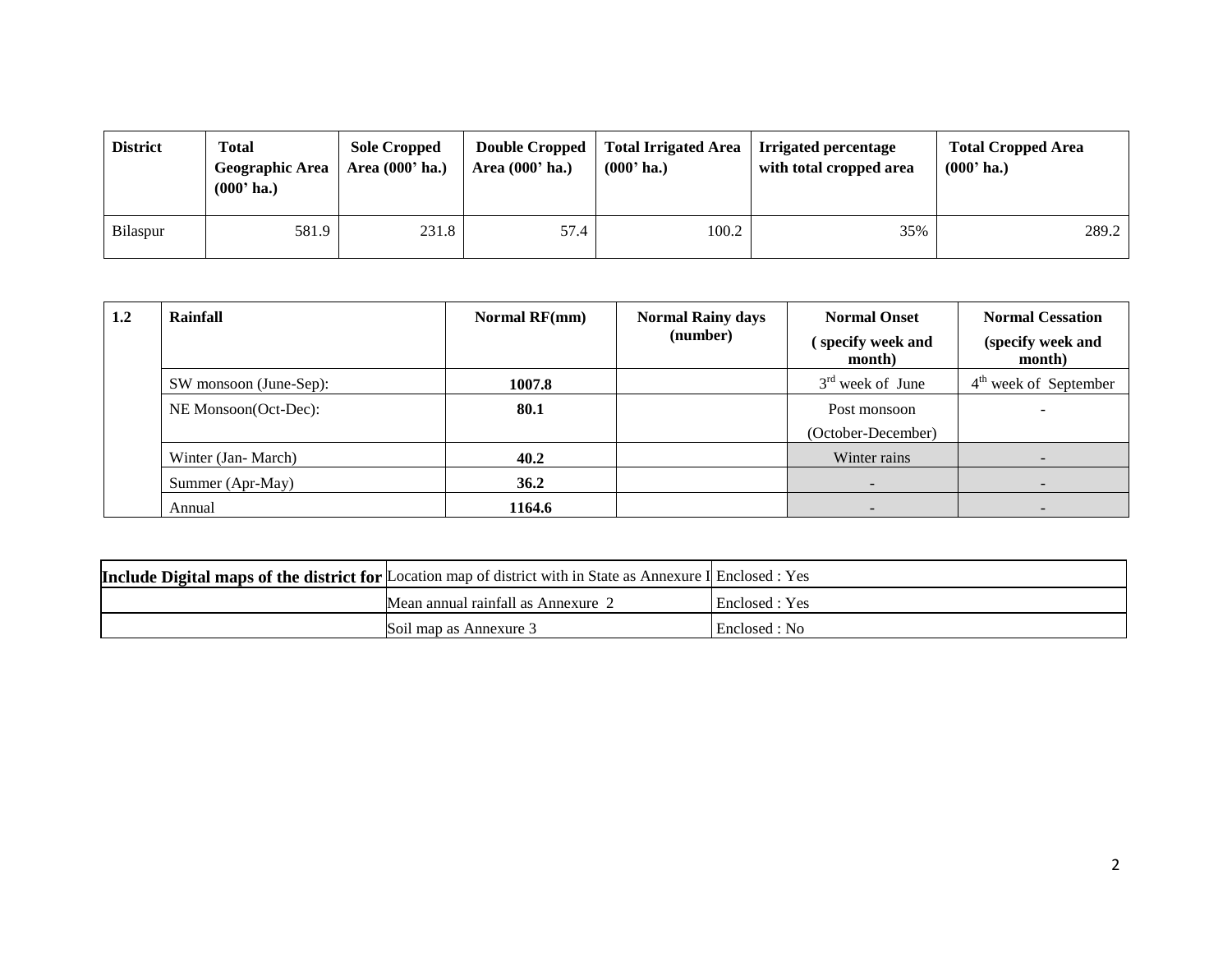

Copyright (c) Compare Infobase Pvt. Ltd. 2000-2001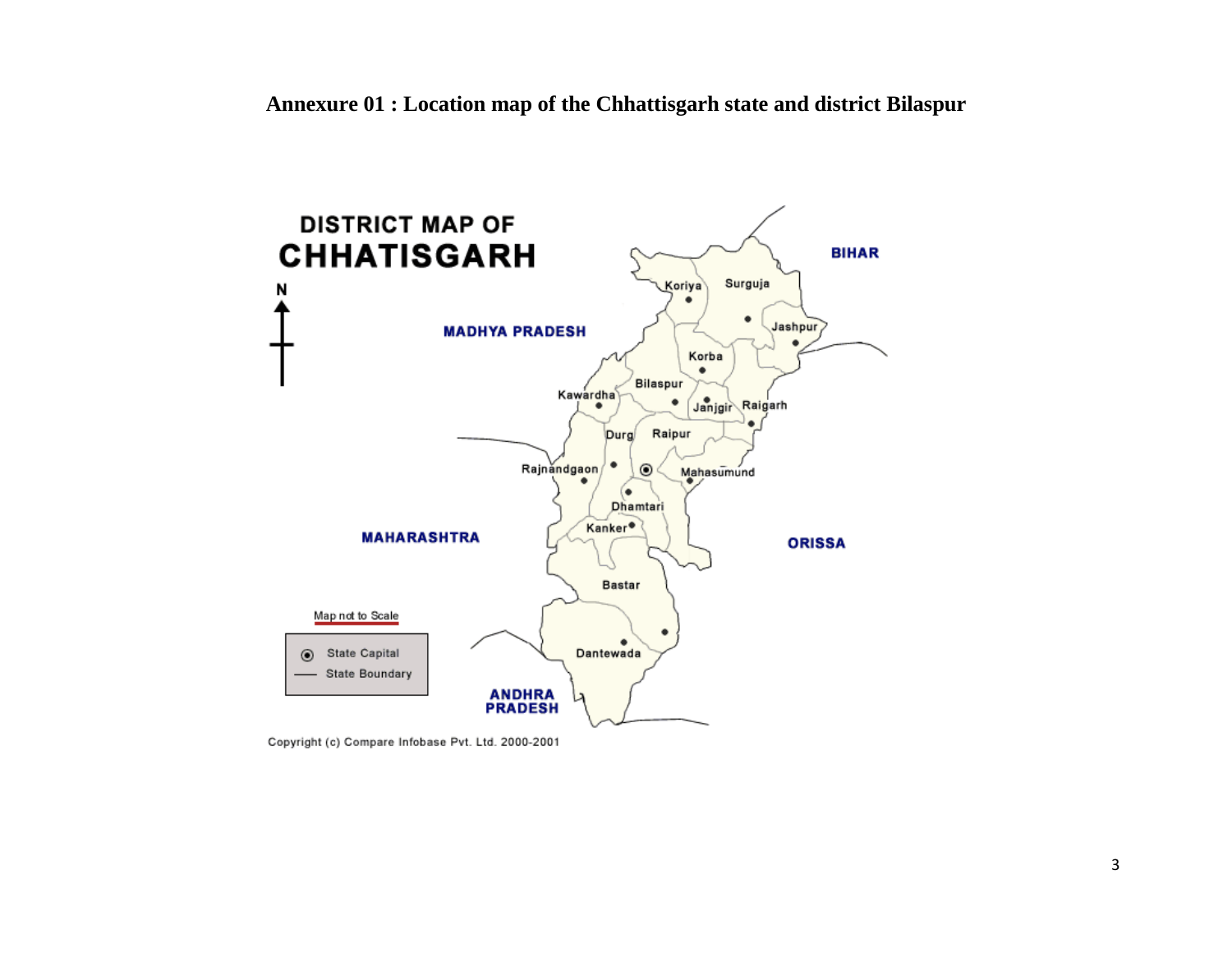# **Annexure 02 : Mean annual rainfall (mm) of district**

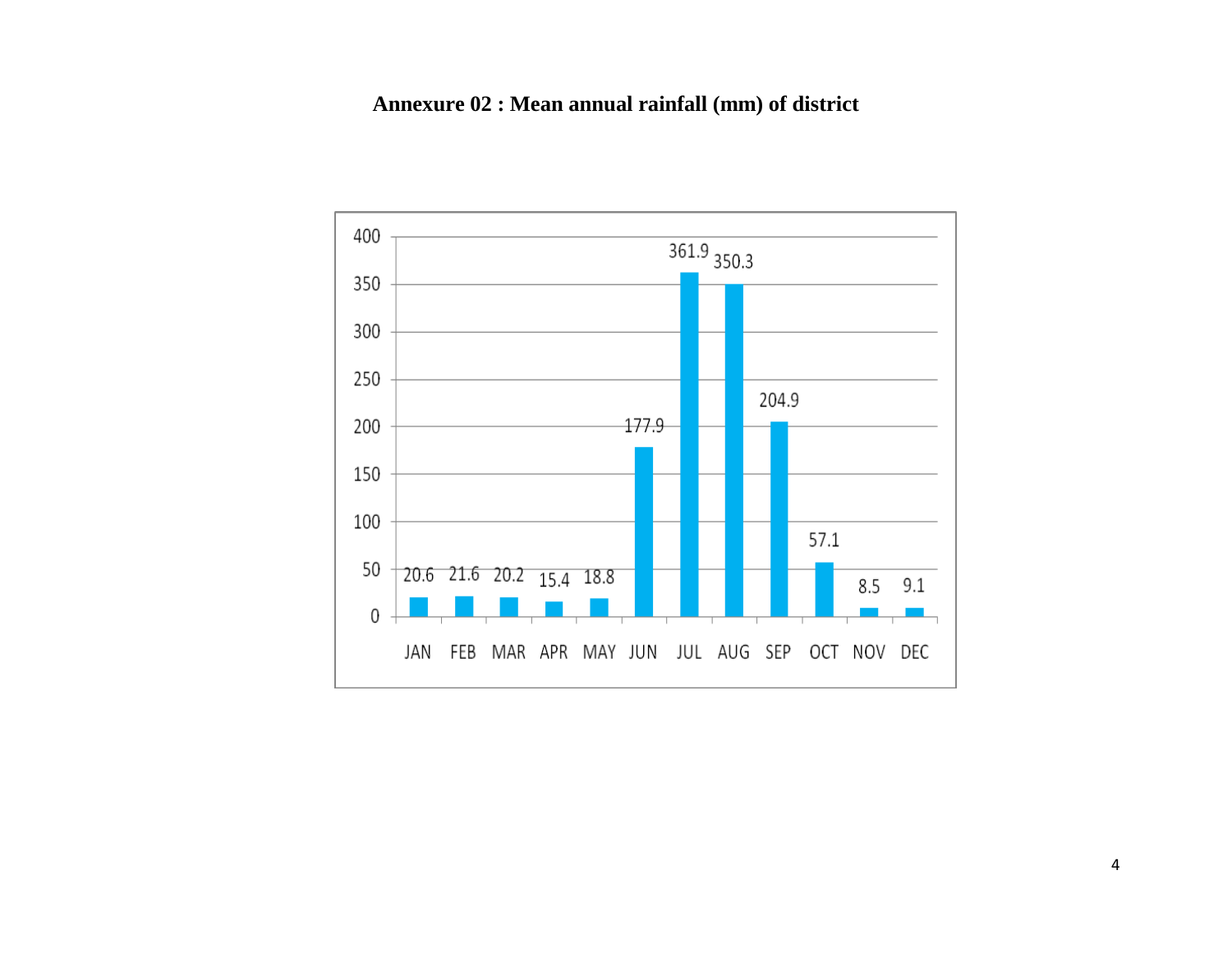# **Source: Agricultural Statistics 2013, Commissioner land records, Raipur, Govt. of Chhattisgarh**

### **2.0 Strategies for weather related contingencies**

### **2.1 Drought**

#### **2.1.1 Rainfed situation**

| Condition                                                                                 |                                                                    |                                                                                                                                                                                                                                                  |                                                                    | <b>Suggested Contingency measures</b> |                                                  |
|-------------------------------------------------------------------------------------------|--------------------------------------------------------------------|--------------------------------------------------------------------------------------------------------------------------------------------------------------------------------------------------------------------------------------------------|--------------------------------------------------------------------|---------------------------------------|--------------------------------------------------|
| <b>Early season</b><br>drought (delayed<br>onset)                                         | <b>Major Farming</b><br>situation <sup>a</sup>                     | <b>Normal Crop / Cropping</b><br>$\mathbf{system}^\mathbf{b}$                                                                                                                                                                                    | Change in crop / cropping<br>system <sup>c</sup> including variety | Agronomic measures <sup>d</sup>       | <b>Remarks</b> on<br>Implementation <sup>e</sup> |
| Delay by 2 weeks<br>(July first week)*<br><b>(REFER TO THE</b><br><b>MATRIX</b><br>TABLE) | 1) Farming<br>situation:<br><b>Unbunded shallow</b><br>light soils | Cropping system 1: Maize<br>Cropping system 2: Pulses<br>Mungbean (Pusa Vishal, HUM<br>1, HUM-16, BM 4, HUM 12) /<br>Urdbean (TU 94-2, TAU-2,<br>KU 96-3, Indira Urd 1)<br>Pigeonpea (ICPL87, JKM189,<br><b>UPAS 120, BDN 2,</b><br>Rajivlochan) |                                                                    | $\sim$                                | Line sowing<br>Line sowing                       |
|                                                                                           |                                                                    | Cropping system 3: Oilseeds                                                                                                                                                                                                                      |                                                                    |                                       | Line sowing                                      |
|                                                                                           | 2) Farming<br>situation: Unbunded<br>sloppy black soils            | Cropping system 1: Rice-<br>Purnima, Danteshwari,<br>Samleshwari, Annada<br>Maize-Hishell, P 3785, Bio<br>9681, 900M, Seedtech 2324,<br>Pro 4640, DMH 117, Pro Agro-<br>4212 PEM 1, VH -<br>9,17HQPM-1 NMH-731NK-<br>30, NMH-803KMH-3426         |                                                                    |                                       | Line sowing                                      |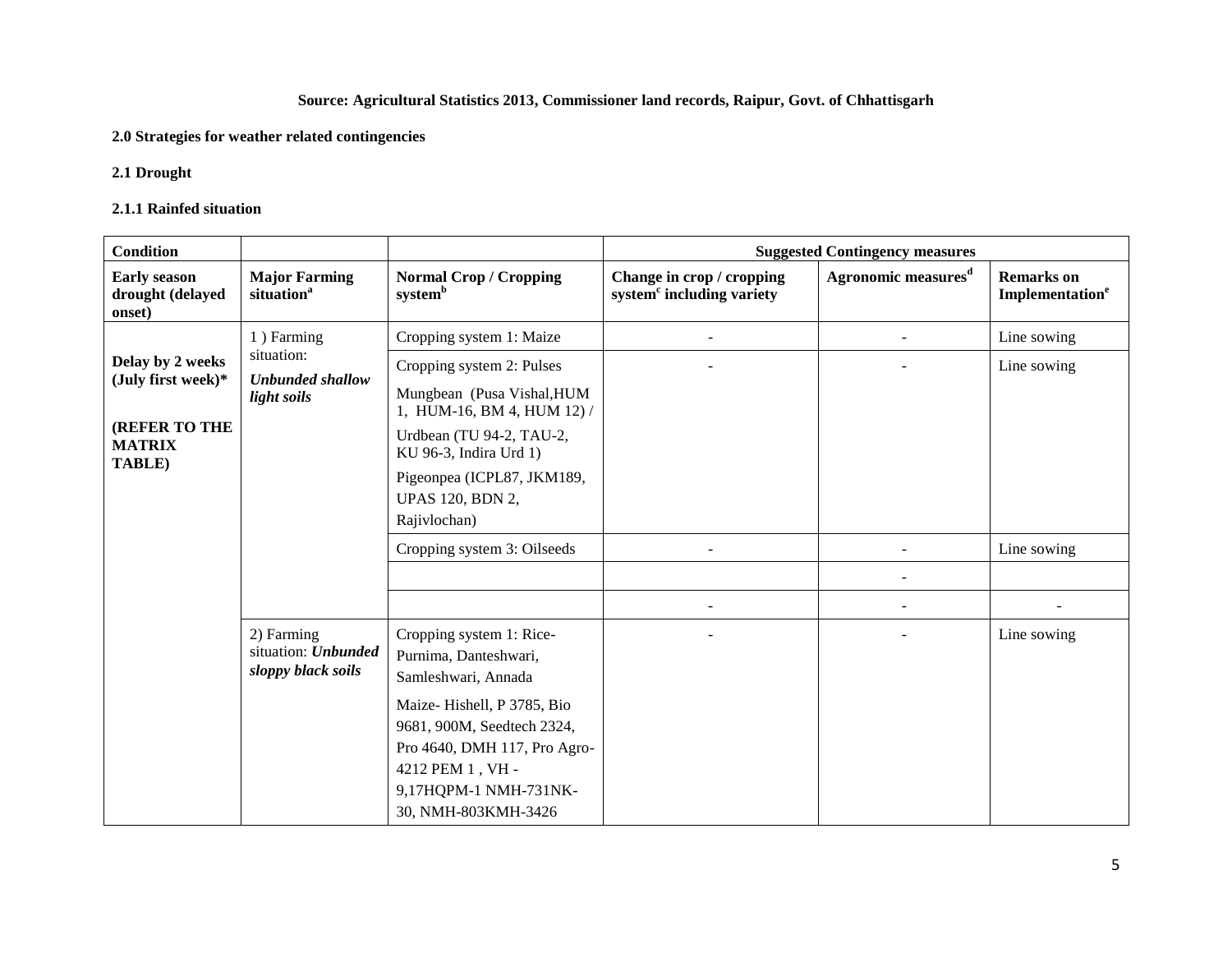|                                                   |                                                                           | Cropping system 2: Soybean                                                                                                                                                                                                                         |                                                                        |                                       | Line sowing                                      |
|---------------------------------------------------|---------------------------------------------------------------------------|----------------------------------------------------------------------------------------------------------------------------------------------------------------------------------------------------------------------------------------------------|------------------------------------------------------------------------|---------------------------------------|--------------------------------------------------|
|                                                   |                                                                           | Cropping system 3: Pigeon pea                                                                                                                                                                                                                      |                                                                        | $\overline{a}$                        | Line sowing                                      |
|                                                   |                                                                           | Cropping system 4: Sesame                                                                                                                                                                                                                          |                                                                        |                                       | Provide drainage                                 |
|                                                   |                                                                           |                                                                                                                                                                                                                                                    |                                                                        |                                       |                                                  |
|                                                   | 3) Farming<br>situation: <b>Bunded</b><br>mid-land; heavy<br>black soils  | Cropping system 1: Rice -<br>MTU1010, IR64, IR 36, Indira<br>Barani Dhan 1, Chandrahasni,<br>Samleshwari                                                                                                                                           |                                                                        | Transplanting method                  |                                                  |
|                                                   | 4) Farming<br>situation: <b>Bunded</b><br>low-lands; heavy<br>black soils | Rice-Mahamaya, s<br>swarna, Sampda, IGKV R1,<br>IGKV R2, Bamleshwari,<br>Indira Sona                                                                                                                                                               |                                                                        | Transplanting method                  |                                                  |
| <b>Condition</b>                                  |                                                                           |                                                                                                                                                                                                                                                    |                                                                        | <b>Suggested Contingency measures</b> |                                                  |
| <b>Early season</b><br>drought (delayed<br>onset) | <b>Major Farming</b><br>situation <sup>a</sup>                            | <b>Normal Crop/cropping</b><br>system <sup>b</sup>                                                                                                                                                                                                 | Change in<br>crop/cropping<br>system <sup>c</sup> including<br>variety | Agronomic measures <sup>d</sup>       | <b>Remarks</b> on<br>Implementation <sup>e</sup> |
|                                                   | 1) Farming                                                                | Cropping system 1: Maize                                                                                                                                                                                                                           | Short-duration variety                                                 | Higher seed rate                      | Line sowing                                      |
| Delay by 4 weeks<br>(July third week)             | situation:<br><b>Unbunded shallow</b><br>light soils                      | Cropping system 2: Pulses<br>Mungbean (Pusa Vishal, HUM<br>1, HUM-16, BM 4, HUM 12) /<br>Urdbean (TU 94-2, TAU-2,<br>KU 96-3, Indira Urd 1)<br>Pigeonpea (ICPL87, JKM189,<br><b>UPAS 120, BDN 2,</b><br>Rajivlochan)<br>Cropping system3: Oilseeds | Short-duration variety<br>Short-duration variety                       | Higher seed rate<br>Higher seed rate  | Line sowing<br>Line sowing                       |
|                                                   |                                                                           |                                                                                                                                                                                                                                                    |                                                                        |                                       |                                                  |
|                                                   | 2) Farming<br>situation: Unbunded<br>sloppy black soils                   | Cropping system 1: Rice -<br>Danteshwari, Samleshwari,<br>Purnima, Annda                                                                                                                                                                           | Rice-Anjali, Indira<br>barani dhan-1, Annda,<br>Kalinga 3              | Higher seed rate                      | Line sowing                                      |
|                                                   |                                                                           | Maize-Hishell, P 3785, Bio                                                                                                                                                                                                                         |                                                                        |                                       |                                                  |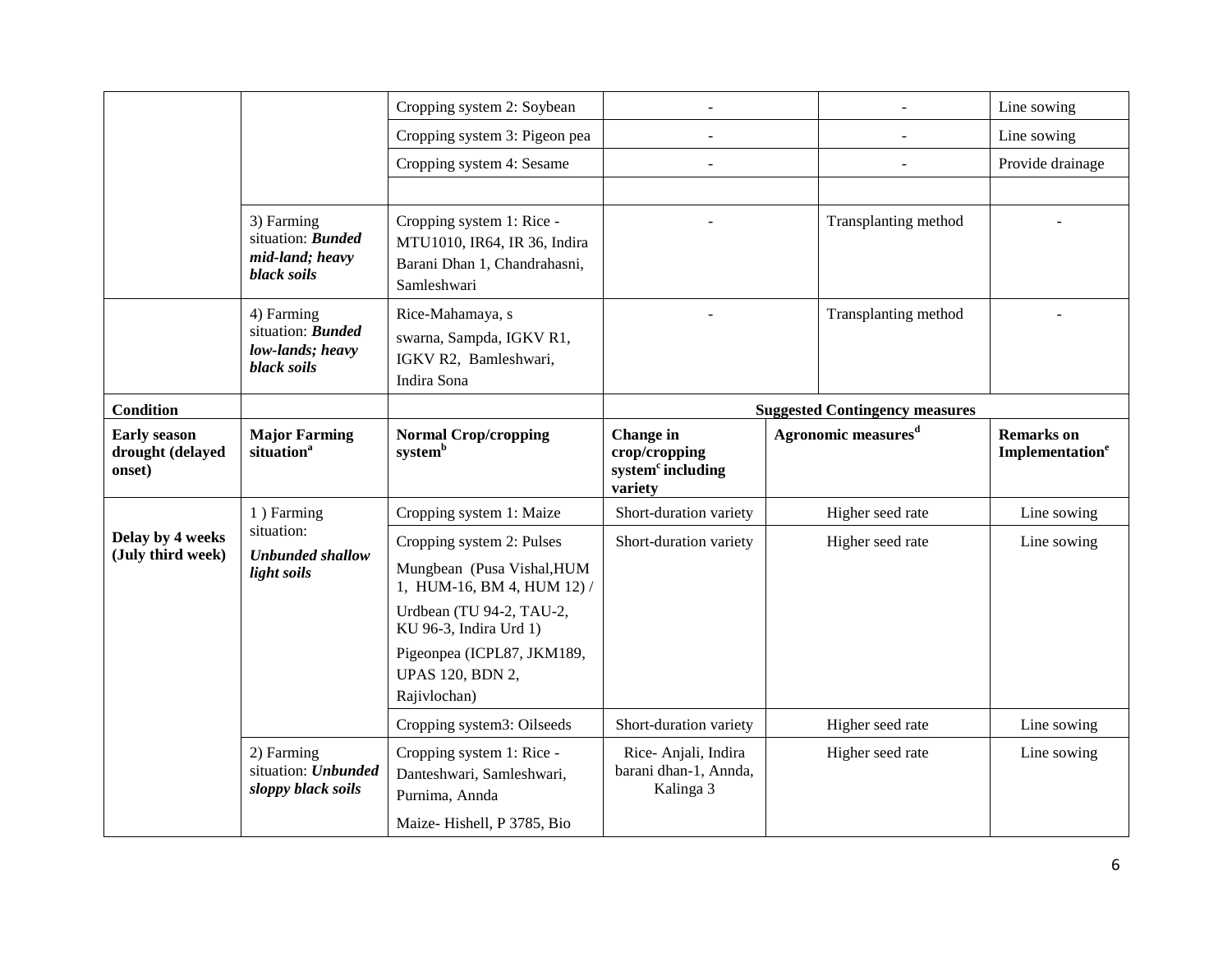|                                                                           | 9681, 900M, Seedtech 2324,<br>Pro 4640, DMH 117, Pro Agro-                                                        |                                                                                       |                                                                                            |                                            |
|---------------------------------------------------------------------------|-------------------------------------------------------------------------------------------------------------------|---------------------------------------------------------------------------------------|--------------------------------------------------------------------------------------------|--------------------------------------------|
|                                                                           | 4212 PEM 1, VH -<br>9,17HQPM-1 NMH-731NK-<br>30, NMH-803KMH-3426                                                  |                                                                                       |                                                                                            |                                            |
|                                                                           | Cropping system 2: Soybean                                                                                        | Short-duration variety                                                                | Higher seed rate                                                                           | Line sowing                                |
|                                                                           | Cropping system 3: Pigeon pea                                                                                     | Short-duration variety                                                                | Higher seed rate                                                                           | Line sowing                                |
|                                                                           | Cropping system 4: Sesame                                                                                         | Short-duration variety                                                                | Higher seed rate                                                                           | Line sowing                                |
|                                                                           |                                                                                                                   |                                                                                       |                                                                                            |                                            |
| 3) Farming<br>situation: <b>Bunded</b><br>mid-land; heavy<br>black soils  | Cropping system 1: Rice -<br>MTU1010, IR64, IR 36, Indira<br>Barani Dhan 1, Chandrahasni,<br>Samleshwari          | Rice-Poornima.<br>Samleshwari,<br>Danteshwari, Indira<br>barani dhan-1                | Sowing of pre-germinated seeds;<br>closer transplanting with more<br>no. of seedlings/hill | Puddled field:<br>chopped the<br>seedlings |
|                                                                           |                                                                                                                   |                                                                                       |                                                                                            |                                            |
| 4) Farming<br>situation: <b>Bunded</b><br>low-lands; heavy<br>black soils | Cropping system 1: Rice -<br>Rice-Mahamaya, s<br>swarna, Sampda, IGKV R1,<br>IGKV R2, Bamleshwari,<br>Indira Sona | Rice-Chandrahasni<br>IR64, karma masuri,<br>Indira Barani Dhan -1,<br><b>MTU 1010</b> | Sowing of pre-germinated seeds;<br>closer transplanting with more<br>no. of seedlings/hill | Puddled field;<br>chopped the<br>seedlings |
|                                                                           |                                                                                                                   |                                                                                       |                                                                                            |                                            |

| Condition                                         |                                                             |                                                                                         | <b>Suggested Contingency measures</b> |                       |                                                  |  |
|---------------------------------------------------|-------------------------------------------------------------|-----------------------------------------------------------------------------------------|---------------------------------------|-----------------------|--------------------------------------------------|--|
| <b>Early season</b><br>drought (delayed<br>onset) | <b>Major Farming</b><br>situation <sup>a</sup>              | <b>Normal Crop/cropping</b><br>system <sup>b</sup>                                      | Change in crop/cropping<br>system     | Agronomic<br>measures | <b>Remarks</b> on<br>Implementation <sup>e</sup> |  |
|                                                   | 1) Farming<br>situation:<br>Unbunded shallow<br>light soils | Cropping system1: Maize                                                                 |                                       |                       |                                                  |  |
| Delay by 6 weeks<br>(August first<br>week)        |                                                             | Cropping system2: Pulses<br>Mungbean (Pusa Vishal, HUM<br>1, HUM-16, BM 4, HUM $12$ ) / | Change the crop with niger            | Normal seed rate      | Line sowing                                      |  |
|                                                   |                                                             | Urdbean (TU 94-2, TAU-2,                                                                |                                       |                       |                                                  |  |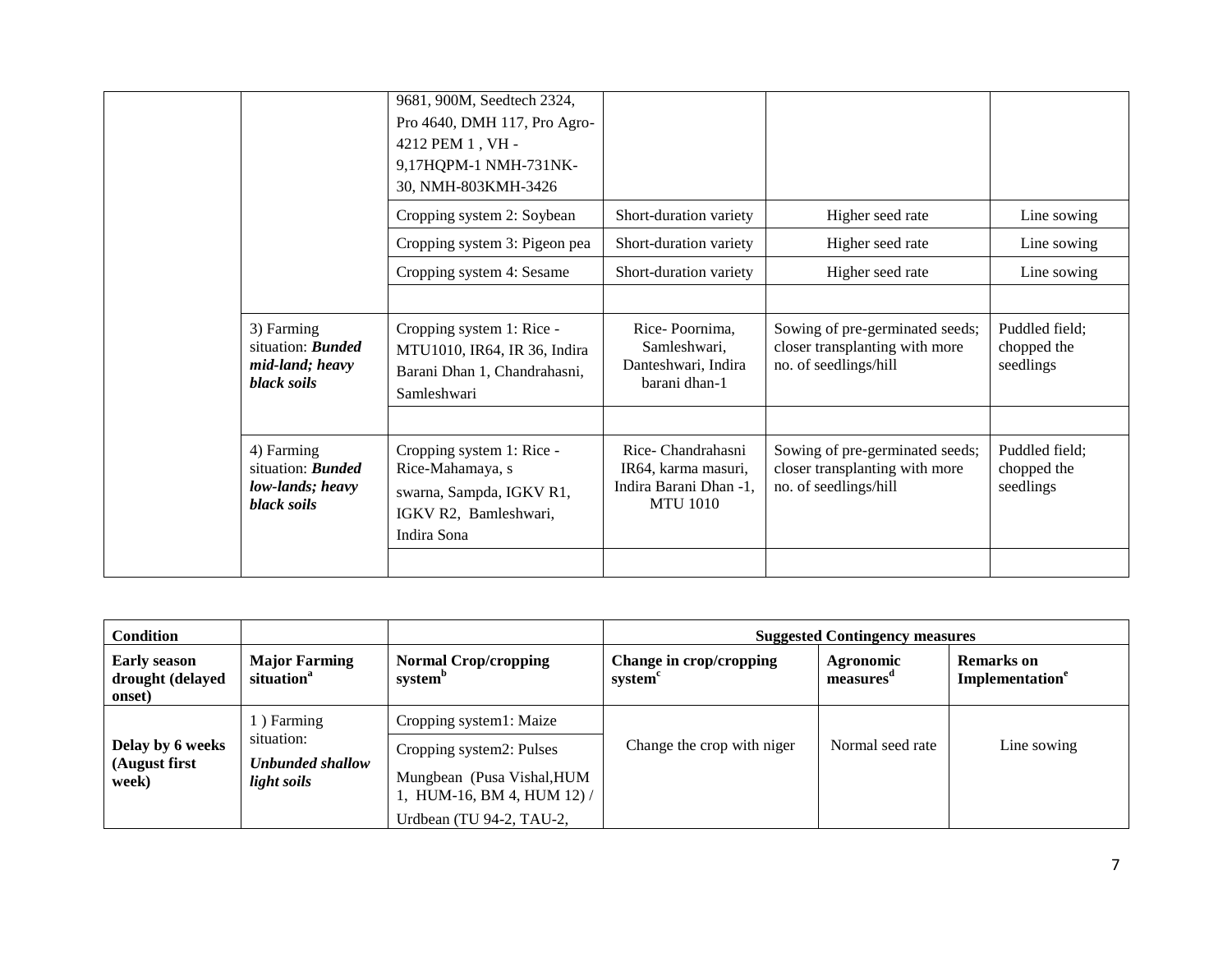|  |                                                                                 | KU 96-3, Indira Urd 1)<br>Pigeonpea (ICPL87, JKM189,<br><b>UPAS 120, BDN 2,</b><br>Rajivlochan)                                                                                         |                                                                                               |                  |                                                                          |
|--|---------------------------------------------------------------------------------|-----------------------------------------------------------------------------------------------------------------------------------------------------------------------------------------|-----------------------------------------------------------------------------------------------|------------------|--------------------------------------------------------------------------|
|  |                                                                                 | Cropping system3: Oilseeds                                                                                                                                                              |                                                                                               |                  |                                                                          |
|  |                                                                                 |                                                                                                                                                                                         |                                                                                               |                  |                                                                          |
|  | 2) Farming<br>situation: Unbunded<br>sloppy black soils                         | Cropping system 1: Rice-<br>Danteshwari, Samleshwari,<br>Purnima, Annda<br>Maize-Hishell, P 3785, Bio<br>9681, 900M, Seedtech 2324,<br>Pro 4640, DMH 117, Pro Agro-<br>4212 PEM 1, VH - | Change the crops with either<br>niger or short-duration green<br>gram or black gram varieties |                  |                                                                          |
|  |                                                                                 | 9,17HQPM-1 NMH-731NK-<br>30, NMH-803KMH-3426                                                                                                                                            |                                                                                               |                  |                                                                          |
|  |                                                                                 | Cropping system 2: Soybean                                                                                                                                                              |                                                                                               |                  |                                                                          |
|  |                                                                                 | Cropping system 3: Pigeon pea                                                                                                                                                           |                                                                                               |                  |                                                                          |
|  |                                                                                 | Cropping system 4: Sesame                                                                                                                                                               | Short-duration varieties                                                                      | Higher seed rate | Line sowing                                                              |
|  |                                                                                 |                                                                                                                                                                                         |                                                                                               |                  |                                                                          |
|  | 3) Farming<br>situation: <b>Bunded</b><br>mid-land; heavy<br><b>black</b> soils | Cropping system 1: Rice -<br>MTU1010, IR64, IR 36, Indira<br>Barani Dhan 1, Chandrahasni,<br>Samleshwari                                                                                | Sowing of pre-germinated<br>seeds of short-duration<br>varieties in puddled field             | Higher seed rate | There should not be<br>initial standing water<br>column in puddled field |
|  | 4) Farming<br>situation: Bunded<br>low-lands; heavy<br>black soils              | Cropping system 1: Rice -<br>Rice-Mahamaya, s<br>swarna, Sampda, IGKV R1,<br>IGKV R2, Bamleshwari,<br>Indira Sona                                                                       | Sowing of pre-germinated<br>seeds of short-duration<br>varieties in puddled field             | Higher seed rate | There should not be<br>initial standing water<br>column in puddled field |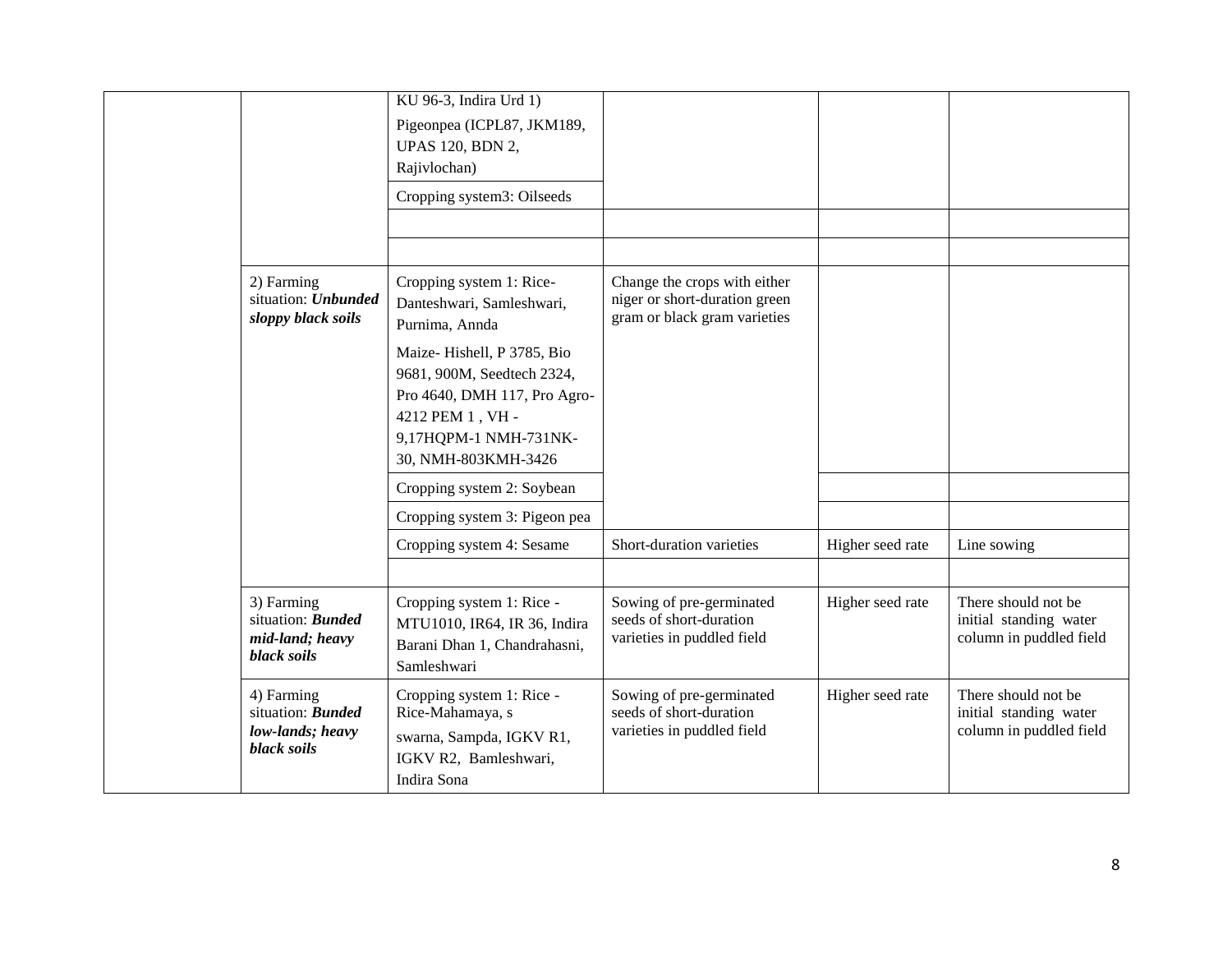| <b>Condition</b>                                  |                                                                    |                                                                                                                                                                                                                                                                                                                                      |                                                    | <b>Suggested Contingency measures</b> |                                                  |
|---------------------------------------------------|--------------------------------------------------------------------|--------------------------------------------------------------------------------------------------------------------------------------------------------------------------------------------------------------------------------------------------------------------------------------------------------------------------------------|----------------------------------------------------|---------------------------------------|--------------------------------------------------|
| <b>Early season</b><br>drought (delayed<br>onset) | <b>Major Farming</b><br>situation <sup>a</sup>                     | <b>Normal Crop/cropping</b><br>system <sup>b</sup>                                                                                                                                                                                                                                                                                   | Change in crop/cropping<br>system <sup>c</sup>     | Agronomic measures <sup>d</sup>       | <b>Remarks</b> on<br>Implementation <sup>e</sup> |
| Delay by 8 weeks<br>(August third<br>week)        | 1) Farming<br>situation:<br><b>Unbunded shallow</b><br>light soils | Cropping system 1: Maize<br>Cropping system2: Pulses<br>Mungbean (Pusa Vishal, HUM<br>1, HUM-16, BM 4, HUM 12) /<br>Urdbean (TU 94-2, TAU-2,<br>KU 96-3, Indira Urd 1)<br>Pigeonpea (ICPL87, JKM189,<br><b>UPAS 120, BDN 2,</b><br>Rajivlochan)<br>Cropping system 3: Oilseeds                                                       | Change the crop either with<br>niger or horse gram | Normal seed rate                      | Line sowing                                      |
|                                                   | 2) Farming<br>situation: Unbunded<br>sloppy black soils            | Cropping system 1: Rice -<br>Danteshwari, Samleshwari,<br>Purnima, Annda<br>Maize-Hishell, P 3785, Bio<br>9681, 900M, Seedtech 2324,<br>Pro 4640, DMH 117, Pro Agro-<br>4212 PEM 1, VH -<br>9,17HQPM-1 NMH-731NK-<br>30, NMH-803KMH-3426<br>Cropping system 2: Soybean<br>Cropping system 3: Pigeon pea<br>Cropping system 4: Sesame | Change the crop either with<br>niger or horse gram | Normal seed rate                      | Line sowing                                      |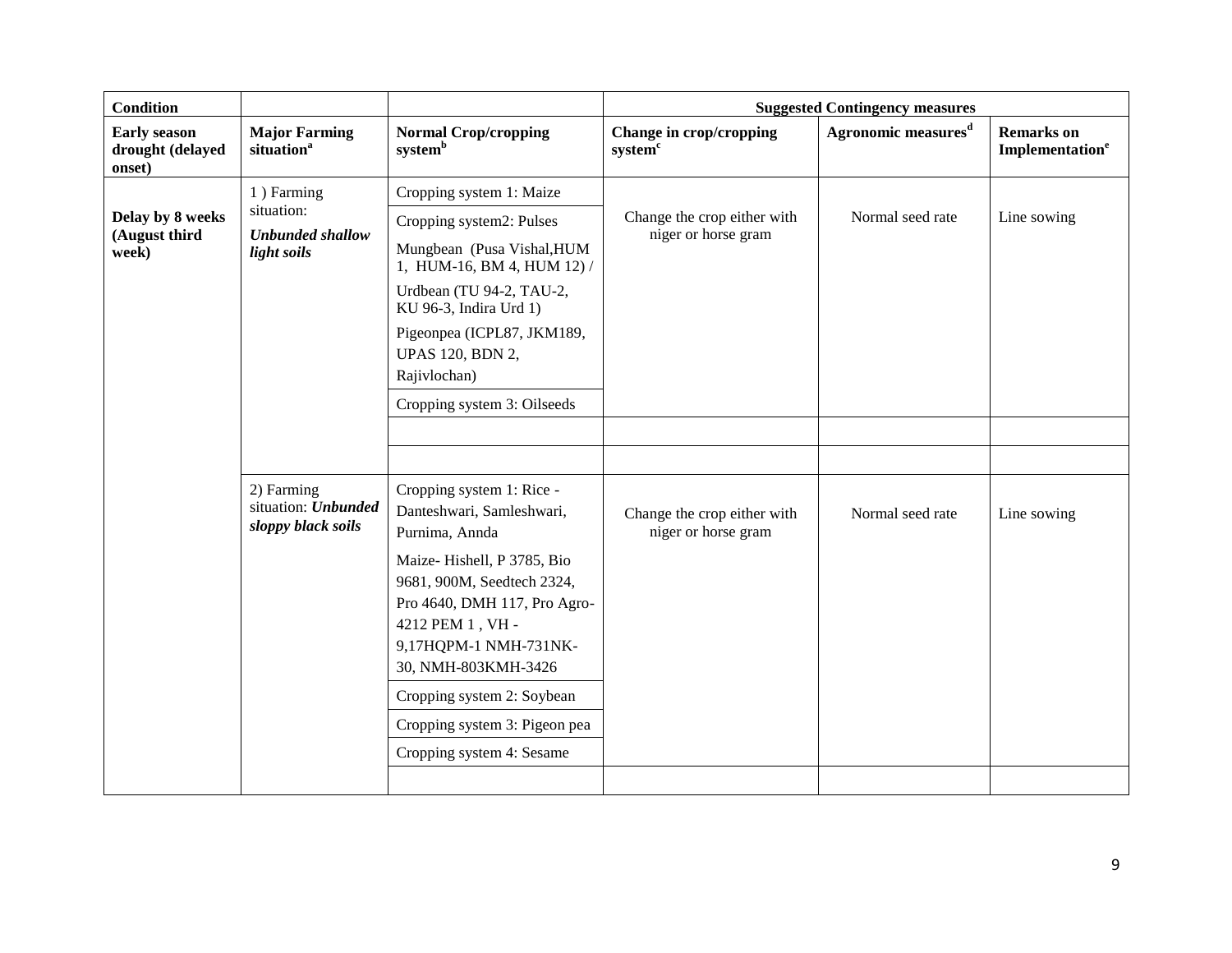|  | 3) Farming<br>situation: <b>Bunded</b><br>mid-land; heavy<br>black soils  | Cropping system 1: Rice -<br>MTU1010, IR64, IR 36, Indira<br>Barani Dhan 1, Chandrahasni,<br>Samleshwari          | Change the crop either with<br>linseed, lathyrus, field pea or<br>toria | Normal seed rate; line<br>sowing in October-<br>November | Provisions of<br>adequate drainage<br>during rainy<br>season |
|--|---------------------------------------------------------------------------|-------------------------------------------------------------------------------------------------------------------|-------------------------------------------------------------------------|----------------------------------------------------------|--------------------------------------------------------------|
|  | 4) Farming<br>situation: <b>Bunded</b><br>low-lands; heavy<br>black soils | Cropping system 1: Rice -<br>Rice-Mahamaya, s<br>swarna, Sampda, IGKV R1,<br>IGKV R2, Bamleshwari,<br>Indira Sona | Change the crop either with<br>linseed, lathyrus, field pea or<br>toria | Normal seed rate; line<br>sowing in October-<br>November | Provisions of<br>adequate drainage<br>during rainy<br>season |

| <b>Condition</b>                                                                                                                |                                                                    |                                                                                                                                                                                                                                                                              |                             | <b>Suggested Contingency measures</b>                                                    |                                                  |
|---------------------------------------------------------------------------------------------------------------------------------|--------------------------------------------------------------------|------------------------------------------------------------------------------------------------------------------------------------------------------------------------------------------------------------------------------------------------------------------------------|-----------------------------|------------------------------------------------------------------------------------------|--------------------------------------------------|
| Early season<br>drought (Normal<br>onset)                                                                                       | <b>Major Farming</b><br>situation <sup>a</sup>                     | <b>Normal Crop/cropping</b><br>system <sup>b</sup>                                                                                                                                                                                                                           | Crop management $c$         | Soil, nutrient &<br>moisture conservation<br>measures <sup>d</sup>                       | <b>Remarks</b> on<br>Implementation <sup>e</sup> |
| <b>Normal onset</b><br>followed by 15-20<br>days dry spell<br>after sowing<br>leading to poor<br>germination/crop<br>stand etc. | 1) Farming<br>situation:<br><b>Unbunded shallow</b><br>light soils | Cropping system 1: Maize<br>Cropping system2: Pulses<br>Mungbean (Pusa Vishal, HUM<br>1, HUM-16, BM 4, HUM 12)<br>Urdbean (TU 94-2, TAU-2,<br>KU 96-3, Indira Urd 1)<br>Pigeonpea (ICPL87, JKM189,<br><b>UPAS 120, BDN 2,</b><br>Rajivlochan)<br>Cropping system 3: Oilseeds | Re-sowing with same variety | Addition of organic<br>matters & adoption of<br>soil & moisture<br>conservation measures | Line sowing;<br>higher seed rate                 |
|                                                                                                                                 | 2) Farming<br>situation:<br><b>Unbunded sloppy</b>                 | Cropping system 1: Rice -<br>Danteshwari, Samleshwari,<br>Purnima, Annda                                                                                                                                                                                                     |                             | Addition of organic<br>matters & adoption of                                             |                                                  |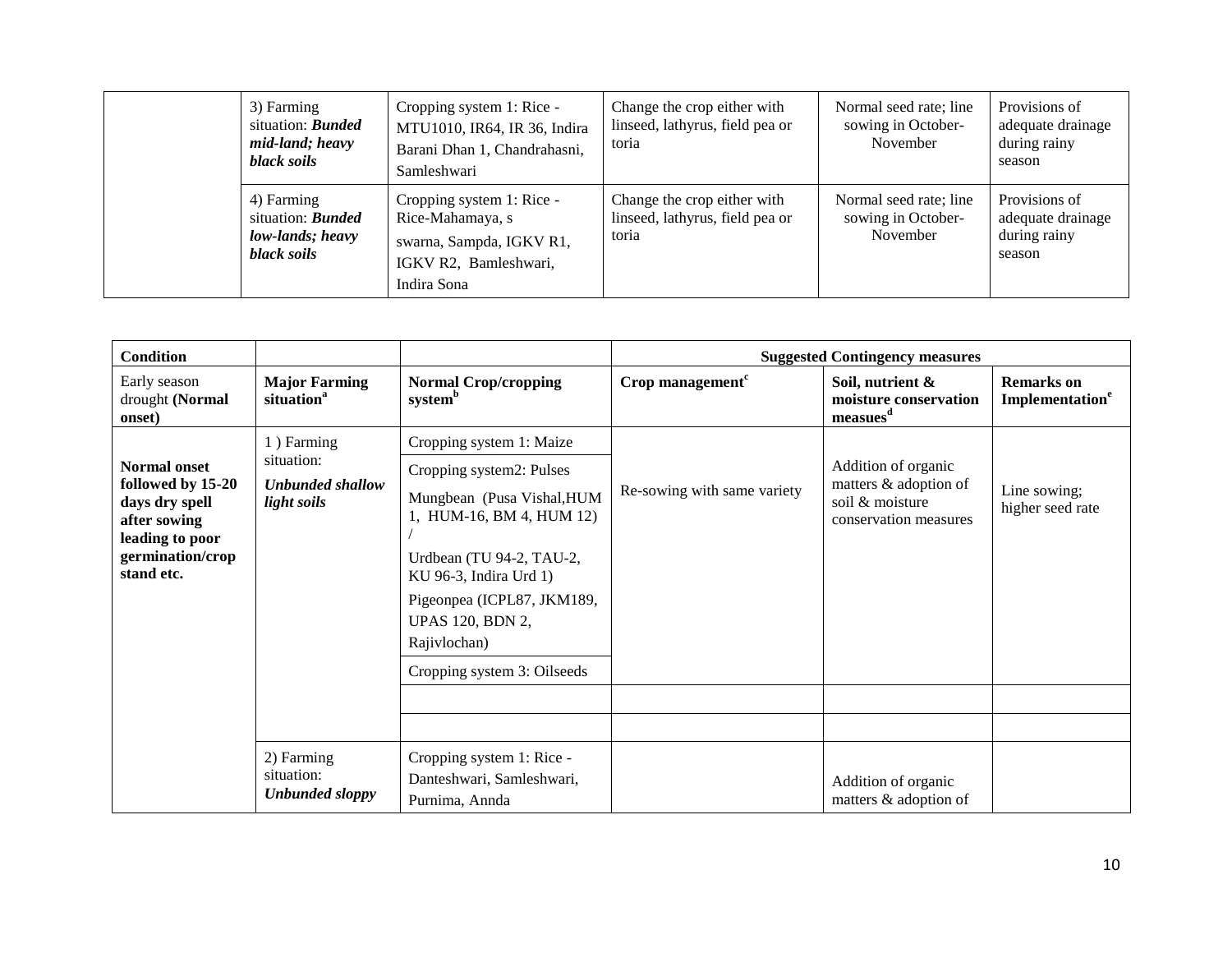| black soils                                                               | Maize-Hishell, P 3785, Bio<br>9681, 900M, Seedtech 2324,<br>Pro 4640, DMH 117, Pro<br>Agro- 4212 PEM 1, VH -<br>9,17HQPM-1 NMH-731NK-<br>30, NMH-803KMH-3426<br>Cropping system 2: Soybean<br>Cropping system 3: Pigeon pea<br>Cropping system 4: Sesame | Re-sowing with same variety                                 | soil & moisture<br>conservation measures | Line sowing;<br>higher seed rate |
|---------------------------------------------------------------------------|----------------------------------------------------------------------------------------------------------------------------------------------------------------------------------------------------------------------------------------------------------|-------------------------------------------------------------|------------------------------------------|----------------------------------|
| 3) Farming<br>situation: <b>Bunded</b><br>mid-land; heavy<br>black soils  | Cropping system 1: Rice -<br>MTU1010, IR64, IR 36, Indira<br>Barani Dhan 1, Chandrahasni,<br>Samleshwari                                                                                                                                                 | Re-sowing with same variety<br>both in main field & nursery | Repairing of field bunds                 | Line sowing;<br>higher seed rate |
| 4) Farming<br>situation: <b>Bunded</b><br>low-lands; heavy<br>black soils | Cropping system 1: Rice -<br>Rice-Mahamaya, s<br>swarna, Sampda, IGKV R1,<br>IGKV R2, Bamleshwari,<br>Indira Sona                                                                                                                                        | Re-sowing with same variety<br>both in main field & nursery | Repairing of field bunds                 | Line sowing;<br>higher seed rate |

| Condition                                                                                        |                                                             |                                                                                     |                                                 | <b>Suggested Contingency measures</b>                                     |                                           |
|--------------------------------------------------------------------------------------------------|-------------------------------------------------------------|-------------------------------------------------------------------------------------|-------------------------------------------------|---------------------------------------------------------------------------|-------------------------------------------|
| Mid season<br>drought (long dry<br>spell, consecutive 2<br>weeks rainless<br>$(>2.5$ mm) period) | <b>Major Farming</b><br>situation <sup>a</sup>              | <b>Normal Crop/cropping</b><br>system <sup>b</sup>                                  | Crop management <sup>c</sup>                    | Soil nutrient &<br>moisture conservation<br>measues <sup>a</sup>          | Remarks on<br>Implementation <sup>e</sup> |
| At vegetative stage                                                                              | 1) Farming<br>situation:<br>Unbunded shallow<br>light soils | Cropping system 1: Maize<br>Cropping system 2: Pulses<br>Mungbean (Pusa Vishal, HUM | Weed control, thinning, partial<br>leaf removal | Mulching, intercultural<br>operations, foliar<br>application of nutrients |                                           |
|                                                                                                  |                                                             | 1, HUM-16, BM 4, HUM 12)                                                            |                                                 |                                                                           |                                           |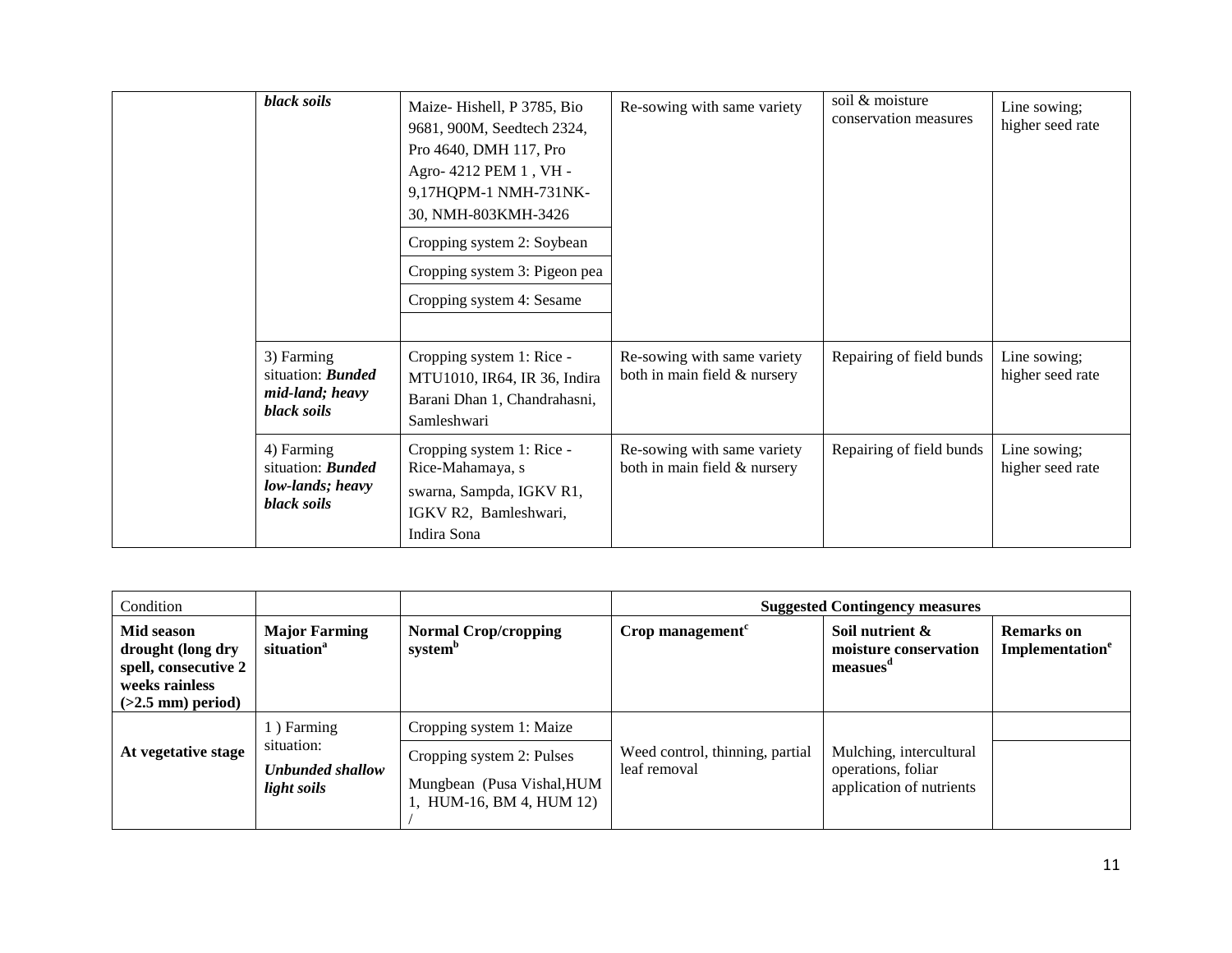|                                                                                  | Urdbean (TU 94-2, TAU-2,<br>KU 96-3, Indira Urd 1)<br>Pigeonpea (ICPL87, JKM189,<br><b>UPAS 120, BDN 2,</b><br>Rajivlochan)                                  |                                                 |                                                                                                  |  |
|----------------------------------------------------------------------------------|--------------------------------------------------------------------------------------------------------------------------------------------------------------|-------------------------------------------------|--------------------------------------------------------------------------------------------------|--|
|                                                                                  | Cropping system 3: Oilseeds                                                                                                                                  |                                                 |                                                                                                  |  |
|                                                                                  |                                                                                                                                                              |                                                 |                                                                                                  |  |
|                                                                                  |                                                                                                                                                              |                                                 |                                                                                                  |  |
| 2) Farming<br>situation:<br><b>Unbunded sloppy</b><br><b>black</b> soils         | Cropping system 1: Rice -<br>Indira Barani Dhan 1,<br>Samleshwari, Annda,<br>Danteshwari                                                                     | Weed control, thinning                          | Mulching, intercultural<br>operations, foliar<br>application of nutrients                        |  |
|                                                                                  | Maize-Hishell, P 3785, Bio<br>9681, 900M, Seedtech 2324,<br>Pro 4640, DMH 117, Pro<br>Agro- 4212 PEM 1, VH -<br>9,17HQPM-1 NMH-731NK-<br>30, NMH-803KMH-3426 |                                                 |                                                                                                  |  |
|                                                                                  | Cropping system 2: Soybean                                                                                                                                   |                                                 |                                                                                                  |  |
|                                                                                  | Cropping system 3: Pigeon pea                                                                                                                                | Weed control, thinning, partial<br>leaf removal |                                                                                                  |  |
|                                                                                  | Cropping system 4: Sesame                                                                                                                                    |                                                 |                                                                                                  |  |
|                                                                                  |                                                                                                                                                              |                                                 |                                                                                                  |  |
| 3) Farming<br>situation: <b>Bunded</b><br>mid-land; heavy<br><b>black</b> soils  | Cropping system 1: Rice -<br>MTU1010, IR64, IR 36,<br>Chandrahasni, Indira barani<br>dhan-1, Samleshwari,                                                    | Weed control, thinning                          | Mulching, intercultural<br>operations, repairing of<br>bunds, foliar application<br>of nutrients |  |
| 4) Farming<br>situation: <b>Bunded</b><br>low-lands; heavy<br><b>black</b> soils | Cropping system 1: Rice -<br>Rice-Mahamaya, s<br>swarna, Sampda, IGKV R1,<br>IGKV R2, Bamleshwari,<br>Indira Sona                                            | Weed control, thinning                          | Mulching, intercultural<br>operations, repairing of<br>bunds, foliar application<br>of nutrients |  |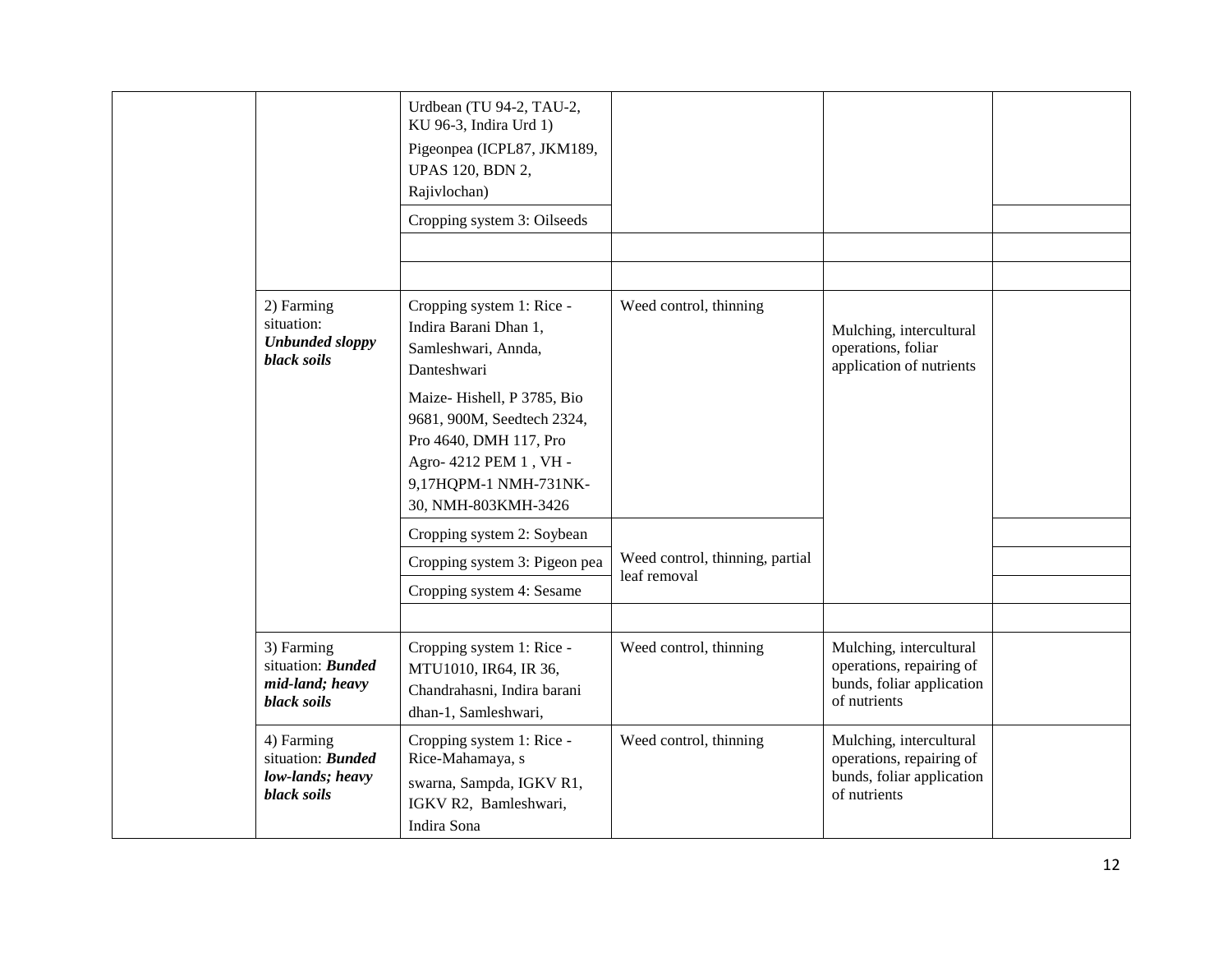| <b>Condition</b>                          |                                                                    |                                                                                                                                                                                                                                                 |                                                                                          | <b>Suggested Contingency measures</b>                                     |                                                  |
|-------------------------------------------|--------------------------------------------------------------------|-------------------------------------------------------------------------------------------------------------------------------------------------------------------------------------------------------------------------------------------------|------------------------------------------------------------------------------------------|---------------------------------------------------------------------------|--------------------------------------------------|
| Mid season<br>drought (long dry<br>spell) | <b>Major Farming</b><br>situation <sup>a</sup>                     | <b>Normal Crop/cropping</b><br>system <sup>b</sup>                                                                                                                                                                                              | Crop management $c$                                                                      | Soil nutrient &<br>moisture conservation<br>measures <sup>d</sup>         | <b>Remarks</b> on<br>Implementation <sup>e</sup> |
| At flowering/<br>fruiting stage           | 1) Farming<br>situation:<br><b>Unbunded shallow</b><br>light soils | Cropping system 1: Maize<br>Cropping system 2: Pulses<br>Mungbean (Pusa Vishal, HUM<br>1, HUM-16, BM 4, HUM 12)/<br>Urdbean (TU 94-2, TAU-2,<br>KU 96-3, Indira Urd 1)<br>Pigeonpea (ICPL87, JKM189,<br><b>UPAS 120, BDN 2,</b><br>Rajivlochan) | Weed control, thinning, partial<br>leaf removal, life saving<br>irrigation; if available | Mulching, intercultural<br>operations, foliar<br>application of nutrients |                                                  |
|                                           |                                                                    | Cropping system 3: Oilseeds                                                                                                                                                                                                                     |                                                                                          |                                                                           |                                                  |
|                                           |                                                                    |                                                                                                                                                                                                                                                 |                                                                                          |                                                                           |                                                  |
|                                           | 2) Farming<br>situation:<br><b>Unbunded sloppy</b><br>black soils  | Cropping system 1: Rice -<br>Indira Barani Dhan 1,<br>Samleshwari, Annda,<br>Danteshwari<br>Maize-Hishell, P 3785, Bio                                                                                                                          | Weed control, thinning, life<br>saving irrigation, if available                          | Mulching, intercultural<br>operations, foliar<br>application of nutrients |                                                  |
|                                           |                                                                    | 9681, 900M, Seedtech 2324,<br>Pro 4640, DMH 117, Pro<br>Agro- 4212 PEM 1, VH -<br>9,17HQPM-1 NMH-731NK-<br>30, NMH-803KMH-3426                                                                                                                  |                                                                                          |                                                                           |                                                  |
|                                           |                                                                    | Cropping system 2: Soybean                                                                                                                                                                                                                      |                                                                                          |                                                                           |                                                  |
|                                           |                                                                    | Cropping system 3: Pigeon pea                                                                                                                                                                                                                   | Weed control, thinning, partial<br>leaf removal, life saving                             |                                                                           |                                                  |
|                                           |                                                                    | Cropping system 4: Sesame                                                                                                                                                                                                                       | irrigation; if available                                                                 |                                                                           |                                                  |
|                                           |                                                                    |                                                                                                                                                                                                                                                 |                                                                                          |                                                                           |                                                  |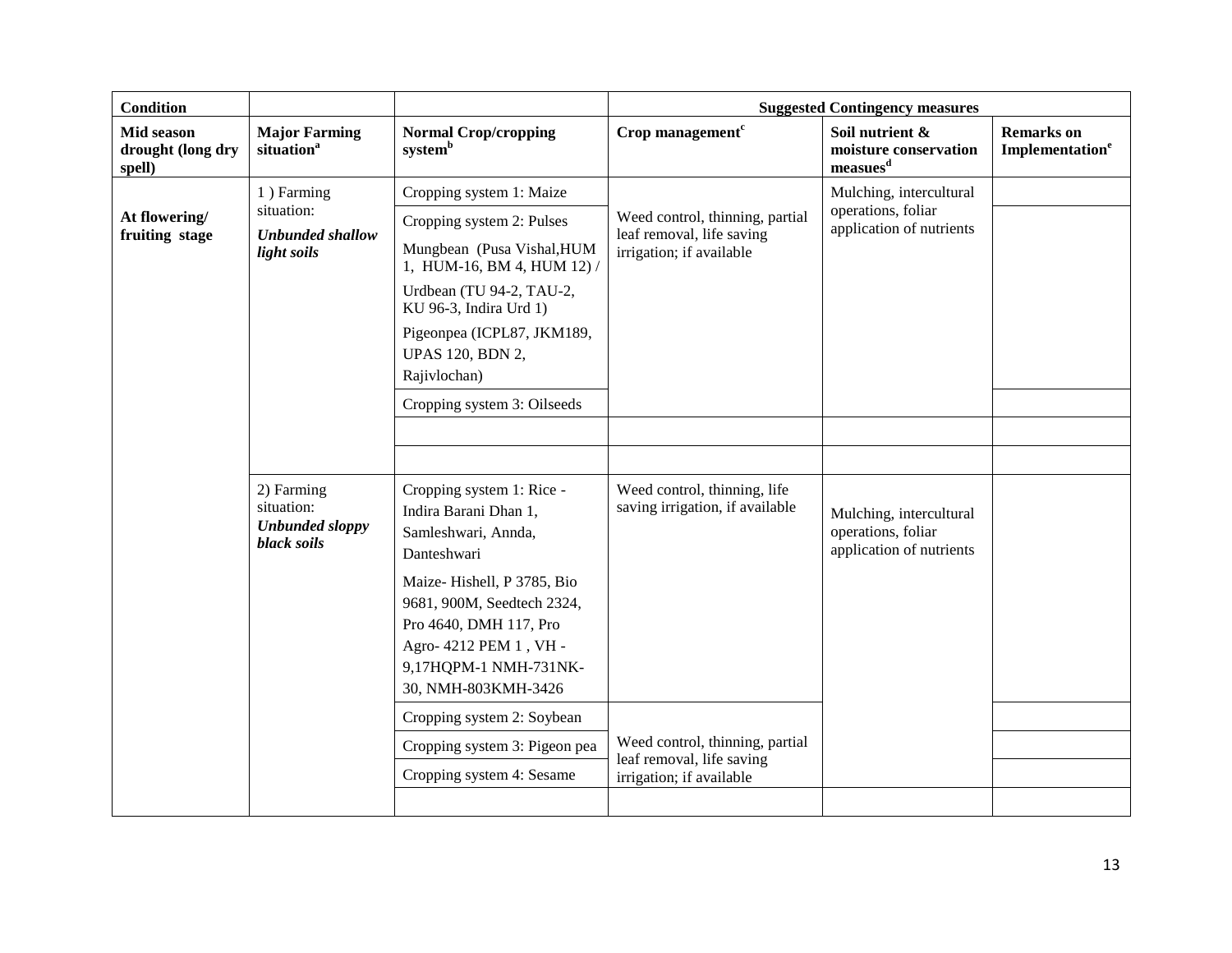|                                                             | 3) Farming<br>situation: <b>Bunded</b><br>mid-land; heavy<br>black soils  | Cropping system 1: Rice -<br>MTU1010, IR64, IR 36,<br>Chandrahasni, Indira barani<br>dhan-1, Samleshwari,                                            | Weed control, thinning, life<br>saving irrigation, if available | Mulching, intercultural<br>operations, repairing of<br>bunds, foliar application<br>of nutrients |                                                                                                          |
|-------------------------------------------------------------|---------------------------------------------------------------------------|------------------------------------------------------------------------------------------------------------------------------------------------------|-----------------------------------------------------------------|--------------------------------------------------------------------------------------------------|----------------------------------------------------------------------------------------------------------|
|                                                             | 4) Farming<br>situation: <b>Bunded</b><br>low-lands; heavy<br>black soils | Cropping system 1: Rice -<br>Rice-Mahamaya, s<br>swarna, Sampda, IGKV R1,<br>IGKV R2, Bamleshwari,<br>Indira Sona                                    | Weed control, thinning, life<br>saving irrigation; if available | Mulching, intercultural<br>operations, repairing of<br>bunds, foliar application<br>of nutrients |                                                                                                          |
| <b>Condition</b>                                            |                                                                           |                                                                                                                                                      |                                                                 | <b>Suggested Contingency measures</b>                                                            |                                                                                                          |
| <b>Terminal drought</b><br>(Early withdrawal<br>of monsoon) | <b>Major Farming</b><br>situation <sup>a</sup>                            | <b>Normal Crop/cropping</b><br>system <sup>b</sup>                                                                                                   | Crop management $c$                                             | Rabi Crop planning <sup>d</sup>                                                                  | <b>Remarks</b> on<br>Implementation <sup>e</sup>                                                         |
|                                                             | 1) Farming<br>situation:                                                  | Cropping system 1: Maize                                                                                                                             | Partial leaf removal, life saving<br>irrigation                 |                                                                                                  | Harvest the crop at                                                                                      |
|                                                             |                                                                           | Cropping system 2: Pulses                                                                                                                            |                                                                 | Toria after maize                                                                                | physiological<br>maturity                                                                                |
|                                                             | <b>Unbunded shallow</b><br>light soils                                    | Mungbean (Pusa Vishal, HUM<br>1, HUM-16, BM 4, HUM 12) /                                                                                             |                                                                 | harvest                                                                                          |                                                                                                          |
|                                                             |                                                                           | Urdbean (TU 94-2, TAU-2,<br>KU 96-3, Indira Urd 1)                                                                                                   |                                                                 |                                                                                                  |                                                                                                          |
|                                                             |                                                                           | Pigeonpea (ICPL87, JKM189,<br><b>UPAS 120, BDN 2,</b><br>Rajivlochan)                                                                                |                                                                 |                                                                                                  |                                                                                                          |
|                                                             |                                                                           | Cropping system 3: Oilseeds                                                                                                                          |                                                                 |                                                                                                  |                                                                                                          |
|                                                             |                                                                           |                                                                                                                                                      |                                                                 |                                                                                                  |                                                                                                          |
|                                                             |                                                                           |                                                                                                                                                      |                                                                 |                                                                                                  |                                                                                                          |
|                                                             | 2) Farming<br>situation:<br><b>Unbunded sloppy</b><br>black soils         | Cropping system 1: Rice -<br>Indira Barani Dhan 1,<br>Samleshwari, Annda,<br>Danteshwari<br>Maize-Hishell, P 3785, Bio<br>9681, 900M, Seedtech 2324, | Life saving irrigation, if<br>available                         | Plan for sowing of<br>gram, linseed, field pea,<br>safflower & vegetables<br>etc.                | Harvest the crop at<br>physiological<br>maturity, Sowing<br>should be done<br>after field<br>preparation |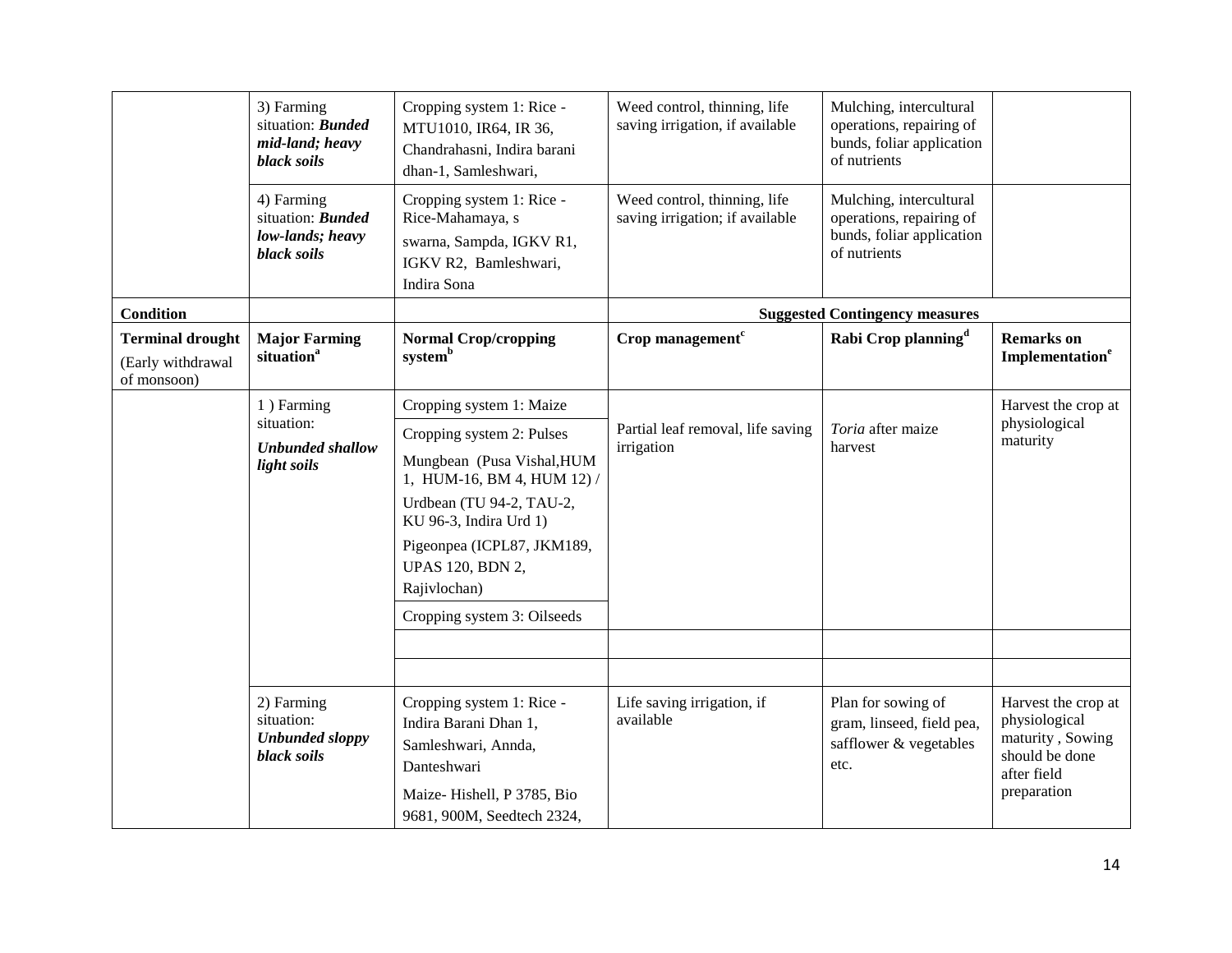|                                                                           | Pro 4640, DMH 117, Pro<br>Agro- 4212 PEM 1, VH -<br>9,17HQPM-1 NMH-731NK-<br>30, NMH-803KMH-3426                  |                                                 |                                                                                      |                                                  |
|---------------------------------------------------------------------------|-------------------------------------------------------------------------------------------------------------------|-------------------------------------------------|--------------------------------------------------------------------------------------|--------------------------------------------------|
|                                                                           | Cropping system 2: Soybean                                                                                        |                                                 |                                                                                      |                                                  |
|                                                                           | Cropping system 3: Pigeon pea                                                                                     | Partial leaf removal, life saving<br>irrigation |                                                                                      |                                                  |
|                                                                           | Cropping system 4: Sesame                                                                                         |                                                 |                                                                                      |                                                  |
|                                                                           |                                                                                                                   |                                                 |                                                                                      |                                                  |
| 3) Farming<br>situation: <b>Bunded</b><br>mid-land; heavy<br>black soils  | Cropping system 1: Rice -<br>MTU1010, IR64, IR 36,<br>Chandrahasni, Indira barani<br>dhan-1, Samleshwari,         | Life saving irrigation, if<br>available         | Plan for sowing of<br>gram, linseed, field pea,<br>wheat, safflower etc.             | Harvest the crop at<br>physiological<br>maturity |
| 4) Farming<br>situation: <b>Bunded</b><br>low-lands; heavy<br>black soils | Cropping system 1: Rice -<br>Rice-Mahamaya, s<br>swarna, Sampda, IGKV R1,<br>IGKV R2, Bamleshwari,<br>Indira Sona | Life saving irrigation, if<br>available         | Plan for sowing of<br>gram, linseed, field pea,<br>wheat, lathyrus<br>$(utera)$ etc. | Harvest the crop at<br>physiological<br>maturity |

# **2.1.2 Drought - Irrigated situation**

| <b>Condition</b>                                             |                                                      |                                                                                       |                                                | <b>Suggested Contingency measures</b>         |                                                  |
|--------------------------------------------------------------|------------------------------------------------------|---------------------------------------------------------------------------------------|------------------------------------------------|-----------------------------------------------|--------------------------------------------------|
|                                                              | <b>Major Farming</b><br>situation                    | <b>Normal Crop/cropping</b><br>system <sup>g</sup>                                    | Change in crop/cropping<br>system <sup>h</sup> | Agronomic measures <sup>i</sup>               | <b>Remarks</b> on<br>Implementation <sup>J</sup> |
| Delayed release of<br>water in canals due<br>to low rainfall | 1) Farming<br>situation: Mid-land<br><b>Alfisols</b> | Rice- MTU1010, IR64, IR<br>36, Chandrahasni, Indira<br>barani dhan-1,<br>Samleshwari. | Rice-Gram/Sunflower/<br>Linseed                | Drilling in lines, use of higher<br>seed rate |                                                  |
|                                                              |                                                      | Rice-Wheat                                                                            | Rice-Gram/Sunflower/<br>Linseed                | Drilling in lines, use of higher<br>seed rate |                                                  |
|                                                              |                                                      | Cropping system 3:                                                                    |                                                |                                               |                                                  |
|                                                              | 2) Farming<br>situation: Lowland                     | Rice-Mahamaya, swarna,<br>Sampda, Chandrahasni,                                       | Rice-Gram/Sunflower/<br>Linseed                | Drilling in lines, use of higher<br>seed rate |                                                  |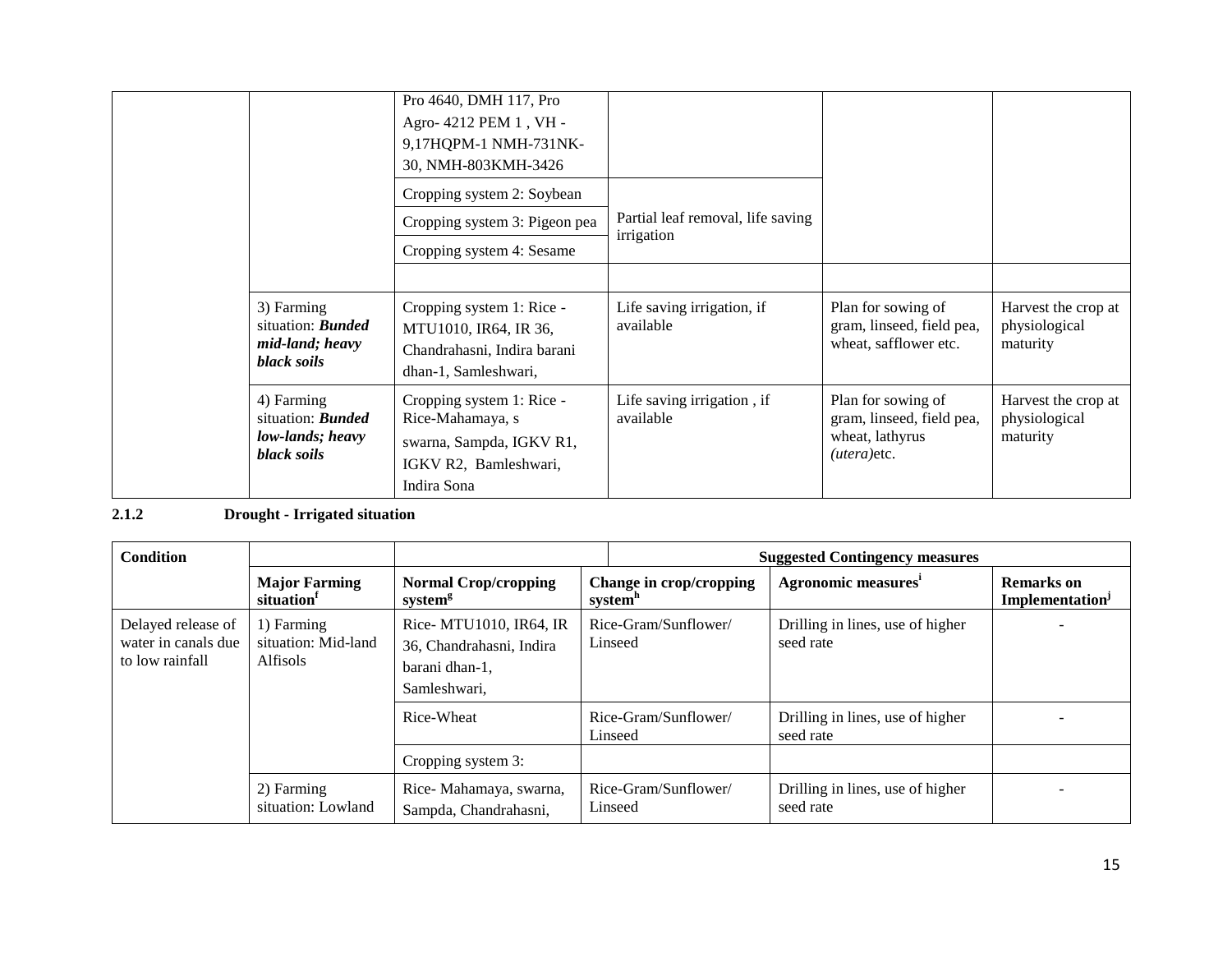| <b>Condition</b>                                             |                                               |                                                                                                          |                                                |           | <b>Suggested Contingency measures</b>                             |                                                         |
|--------------------------------------------------------------|-----------------------------------------------|----------------------------------------------------------------------------------------------------------|------------------------------------------------|-----------|-------------------------------------------------------------------|---------------------------------------------------------|
|                                                              | <b>Major Farming</b><br>situation             | <b>Normal Crop/cropping</b><br>system <sup>g</sup>                                                       | Change in crop/cropping<br>system <sup>h</sup> |           | <b>Agronomic measures</b>                                         | <b>Remarks</b> on<br>Implementation <sup>j</sup>        |
|                                                              | Vertisols                                     | karma masuri, IGKV R1,<br><b>IGKV R2, IGKV R 1244</b>                                                    |                                                |           |                                                                   |                                                         |
|                                                              |                                               | Rice-Wheat                                                                                               | Rice-Gram/Sunflower/<br>Linseed                | seed rate | Drilling in lines, use of higher                                  |                                                         |
|                                                              |                                               | Cropping system 3:                                                                                       |                                                |           |                                                                   |                                                         |
| <b>Condition</b>                                             |                                               |                                                                                                          |                                                |           | <b>Suggested Contingency measures</b>                             |                                                         |
|                                                              | <b>Major Farming</b><br>situation             | <b>Normal Crop/cropping</b><br>system <sup>g</sup>                                                       | Change in<br>crop/cropping<br>systemh          |           | Agronomic measures <sup>i</sup>                                   | <b>Remarks</b> on<br><b>Implementation</b> <sup>j</sup> |
| Limited release of<br>water in canals due<br>to low rainfall | 1) Farming<br>situation:<br>Mid-land Alfisols | Rice- MTU1010, IR64, IR 36,<br>Chandrahasni, Indira barani<br>dhan-1, Samleshwari,                       | Rice-Gram/Sunflower/<br>Linseed                |           | Drilling in lines, adoption of<br>moisture conservation practices |                                                         |
|                                                              |                                               | Rice-Wheat                                                                                               | Rice-Gram/Sunflower/<br>Linseed                |           | Drilling in lines, adoption of<br>moisture conservation practices |                                                         |
|                                                              |                                               | Cropping system 3:                                                                                       |                                                |           |                                                                   |                                                         |
|                                                              | 2) Farming<br>situation: Lowland<br>Vertisols | Rice-Mahamaya, swarna,<br>Sampda, Chandrahasni, karma<br>masuri, IGKV R1, IGKV R2,<br><b>IGKV R 1244</b> | Rice-Gram/Sunflower/<br>Linseed                |           | Drilling in lines, adoption of<br>moisture conservation practices |                                                         |
|                                                              |                                               | Rice-Wheat                                                                                               | Rice-Gram/Sunflower/<br>Linseed                |           | Drilling in lines, adoption of<br>moisture conservation practices |                                                         |
|                                                              |                                               | Cropping system 3:                                                                                       |                                                |           |                                                                   |                                                         |
| <b>Condition</b>                                             |                                               |                                                                                                          |                                                |           | <b>Suggested Contingency measures</b>                             |                                                         |
|                                                              | <b>Major Farming</b><br>situationf            | <b>Normal Crop/cropping</b><br>system <sup>g</sup>                                                       | Change in crop/cropping<br>systemh             |           | Agronomic measures <sup>i</sup>                                   | <b>Remarks</b> on<br><b>Implementation</b> <sup>j</sup> |
| Non release of<br>water in canals<br>under delayed           | 1) Farming<br>situation: Mid-land<br>Alfisols | Rice- MTU1010, IR64, IR 36,<br>Chandrahasni, Indira barani<br>dhan-1, Samleshwari,                       | Rice-Gram/linseed/sunflower                    |           | Early sowing in Rabi &<br>moisture conservation                   |                                                         |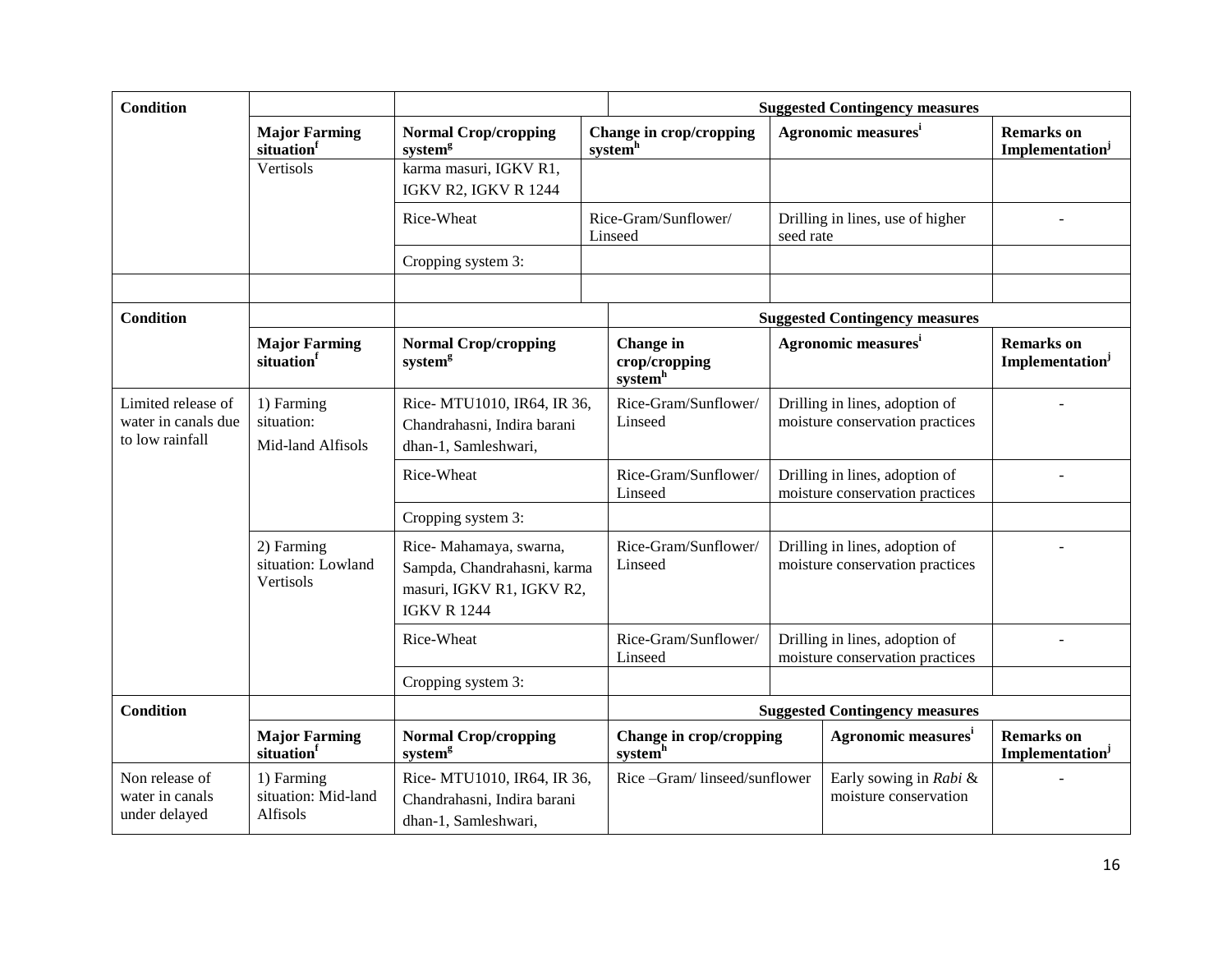| <b>Condition</b>                 |                                                      |                                                                                                          |                                                | <b>Suggested Contingency measures</b>           |                                                  |
|----------------------------------|------------------------------------------------------|----------------------------------------------------------------------------------------------------------|------------------------------------------------|-------------------------------------------------|--------------------------------------------------|
|                                  | <b>Major Farming</b><br>situation                    | <b>Normal Crop/cropping</b><br>system <sup>g</sup>                                                       | Change in crop/cropping<br>system <sup>h</sup> | Agronomic measures <sup>i</sup>                 | <b>Remarks</b> on<br>Implementation <sup>J</sup> |
| onset of monsoon<br>in catchment |                                                      | Rice-Wheat                                                                                               | Rice –Gram/linseed/sunflower                   | Early sowing in Rabi &<br>moisture conservation |                                                  |
|                                  |                                                      | Cropping system 3:                                                                                       |                                                |                                                 |                                                  |
|                                  | 2) Farming<br>situation: Lowland<br><b>Vertisols</b> | Rice-Mahamaya, swarna,<br>Sampda, Chandrahasni, karma<br>masuri, IGKV R1, IGKV R2,<br><b>IGKV R 1244</b> | Rice-Lathyrus                                  | Relay cropping of<br>Lathyrus                   |                                                  |
|                                  |                                                      | Rice-Wheat                                                                                               | Rice-Lathyrus                                  | Relay cropping of<br>Lathyrus                   |                                                  |
|                                  |                                                      | Cropping system 3:                                                                                       |                                                |                                                 |                                                  |
|                                  |                                                      |                                                                                                          |                                                |                                                 |                                                  |

| <b>Condition</b>                                                                     |                                                      |                                                                                                          |                                                | <b>Suggested Contingency measures</b>           |                                                  |
|--------------------------------------------------------------------------------------|------------------------------------------------------|----------------------------------------------------------------------------------------------------------|------------------------------------------------|-------------------------------------------------|--------------------------------------------------|
|                                                                                      | <b>Major Farming</b><br>situation                    | <b>Normal Crop/cropping</b><br>system <sup>g</sup>                                                       | Change in crop/cropping<br>system <sup>h</sup> | Agronomic measures <sup>1</sup>                 | <b>Remarks</b> on<br>Implementation <sup>J</sup> |
| Lack of inflows<br>into tanks due to<br>insufficient<br>/delayed onset of<br>monsoon | 1) Farming<br>situation: Mid-land<br>Alfisols        | Rice- MTU1010, IR64, IR 36,<br>Chandrahasni, Indira barani<br>dhan-1, Samleshwari,                       | Rice – Gram/linseed/sunflower                  | Early sowing in Rabi &<br>moisture conservation |                                                  |
|                                                                                      |                                                      | Rice-Wheat                                                                                               | Rice –Gram/linseed/sunflower                   | Early sowing in Rabi &<br>moisture conservation |                                                  |
|                                                                                      |                                                      | Cropping system 3:                                                                                       |                                                |                                                 |                                                  |
|                                                                                      | 2) Farming<br>situation: Lowland<br><b>Vertisols</b> | Rice-Mahamaya, swarna,<br>Sampda, Chandrahasni, karma<br>masuri, IGKV R1, IGKV R2,<br><b>IGKV R 1244</b> | Rice-Lathyrus                                  | Relay cropping of<br>Lathyrus                   |                                                  |
|                                                                                      |                                                      | Rice-Wheat                                                                                               | Rice-Lathyrus                                  | Relay cropping of<br>Lathyrus                   |                                                  |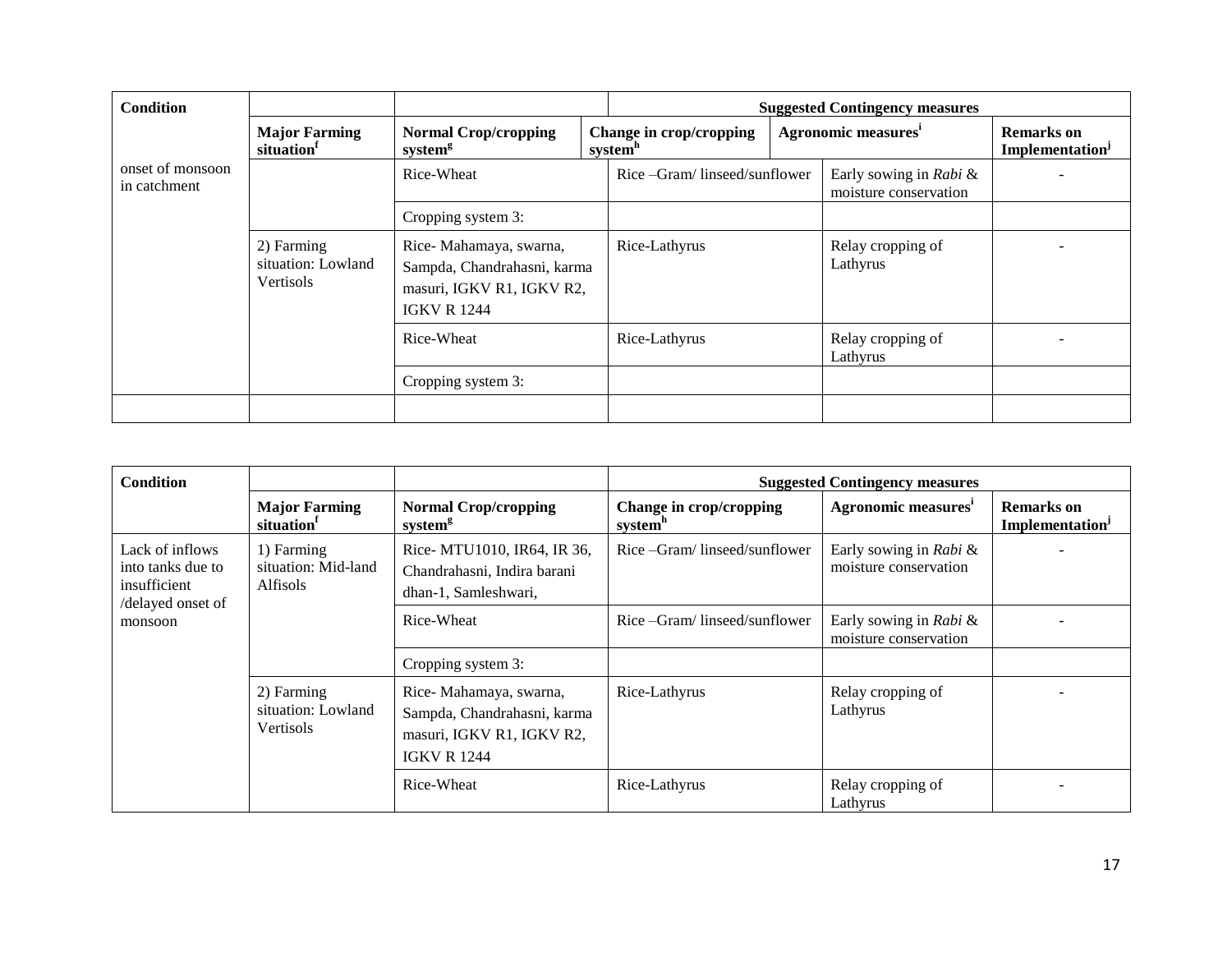| <b>Condition</b> |                                                |                                                    |                                    | <b>Suggested Contingency measures</b> |                                                  |
|------------------|------------------------------------------------|----------------------------------------------------|------------------------------------|---------------------------------------|--------------------------------------------------|
|                  | <b>Major Farming</b><br>situation <sup>1</sup> | <b>Normal Crop/cropping</b><br>system <sup>g</sup> | Change in crop/cropping<br>system" | Agronomic measures                    | <b>Remarks</b> on<br>Implementation <sup>J</sup> |
|                  |                                                | Cropping system 3:                                 |                                    |                                       |                                                  |
|                  |                                                |                                                    |                                    |                                       |                                                  |

| <b>Condition</b>                                               |                                                      |                                                                                                          |                                                | <b>Suggested Contingency measures</b>           |                                                  |
|----------------------------------------------------------------|------------------------------------------------------|----------------------------------------------------------------------------------------------------------|------------------------------------------------|-------------------------------------------------|--------------------------------------------------|
|                                                                | <b>Major Farming</b><br>situation <sup>1</sup>       | <b>Normal Crop/cropping</b><br>system <sup>g</sup>                                                       | Change in crop/cropping<br>system <sup>h</sup> | Agronomic measures <sup>1</sup>                 | <b>Remarks</b> on<br>Implementation <sup>J</sup> |
| Insufficient<br>groundwater<br>recharge due to<br>low rainfall | 1) Farming<br>situation: Mid-land<br><b>Alfisols</b> | Rice- MTU1010, IR64, IR 36,<br>Chandrahasni, Indira barani<br>dhan-1, Samleshwari,                       | Rice-Pulses/oilseeds                           | Early sowing in Rabi &<br>moisture conservation |                                                  |
|                                                                |                                                      | Rice-Wheat                                                                                               | Rice-Pulses/oilseeds                           | Early sowing in Rabi &<br>moisture conservation |                                                  |
|                                                                |                                                      | Cropping system 3:                                                                                       |                                                |                                                 |                                                  |
|                                                                | 2) Farming<br>situation: Lowland<br>Vertisols        | Rice-Mahamaya, swarna,<br>Sampda, Chandrahasni, karma<br>masuri, IGKV R1, IGKV R2,<br><b>IGKV R 1244</b> | Rice-Pulses/oilseeds                           |                                                 |                                                  |
|                                                                |                                                      | Rice-Wheat                                                                                               | Rice-Pulses/oilseeds                           |                                                 |                                                  |
|                                                                |                                                      | Cropping system 3:                                                                                       |                                                |                                                 |                                                  |

# **2.2 Unusual rains (untimely, unseasonal etc)** (for both rainfed and irrigated situations)

| <b>Condition</b>                                                                  | <b>Suggested contingency measure</b>        |                                     |                            |                           |  |
|-----------------------------------------------------------------------------------|---------------------------------------------|-------------------------------------|----------------------------|---------------------------|--|
| <b>Continuous high</b><br>rainfall in a short<br>span leading to<br>water logging | Vegetative stage <sup>k</sup>               | Flowering stage                     | Crop maturity<br>stage $m$ | Post harvest <sup>n</sup> |  |
| Paddy                                                                             | Provision of drainage; if rains are intense | Provision of drainage; if rains are | Provision of               | Provision of drainage; if |  |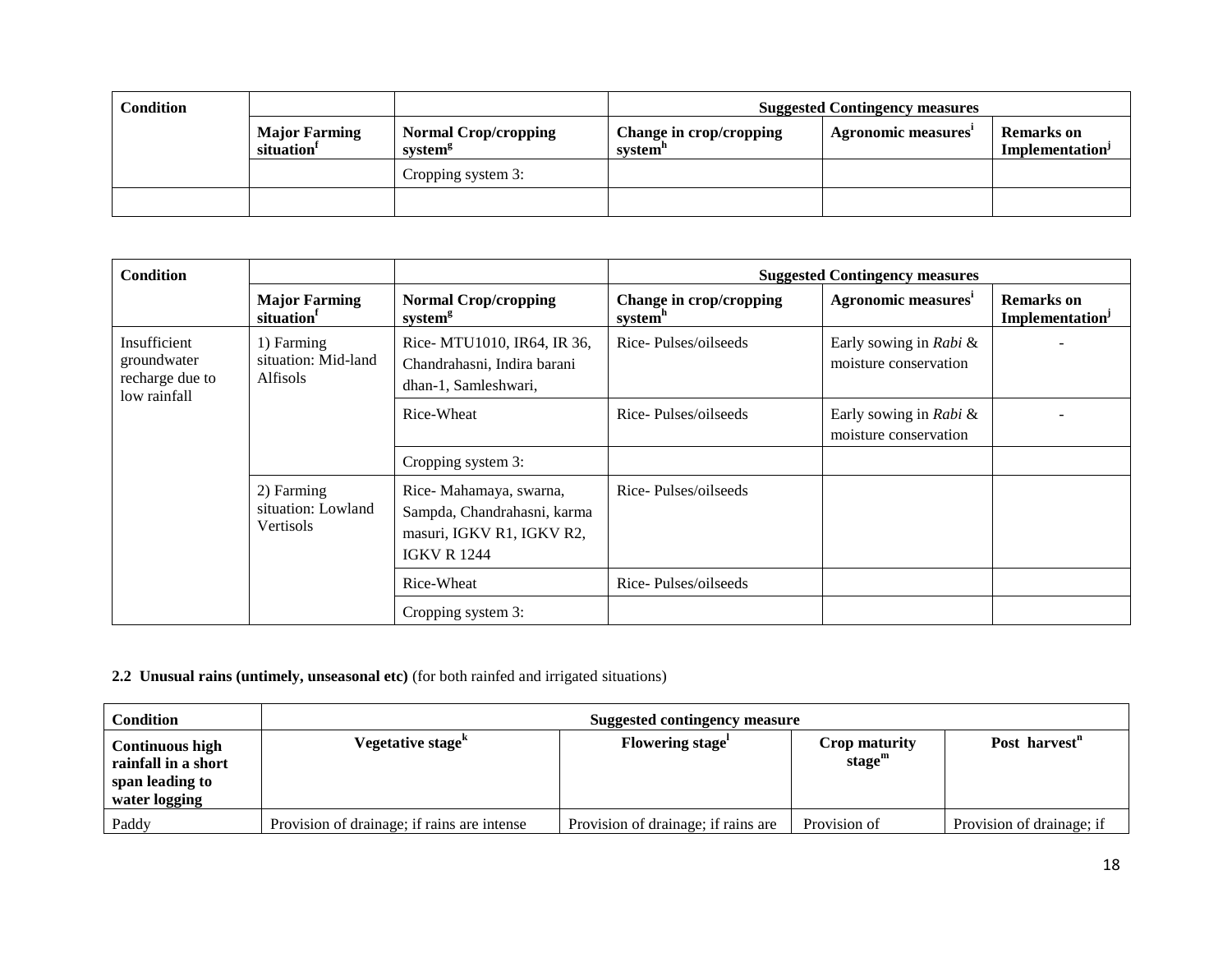| Pulses & oilseeds                                                              | Provision of drainage; if rains are intense                        | intense                                                                | drainage; if rains are<br>intense               | rains are intense                                     |
|--------------------------------------------------------------------------------|--------------------------------------------------------------------|------------------------------------------------------------------------|-------------------------------------------------|-------------------------------------------------------|
| Wheat                                                                          | Provision of drainage; if rains are intense                        |                                                                        |                                                 |                                                       |
| Crop4:                                                                         |                                                                    |                                                                        |                                                 |                                                       |
| Crop5:                                                                         |                                                                    |                                                                        |                                                 |                                                       |
| Horticulture<br>(Vegetables)                                                   |                                                                    |                                                                        |                                                 |                                                       |
| Tomato                                                                         | Drain out-excess water & gap filling                               |                                                                        |                                                 |                                                       |
| <b>Brinjal</b>                                                                 | Drain out-excess water & gap filling                               | Drain out-excess water and spray                                       | Drain out-excess                                |                                                       |
| Bhindi                                                                         | Drain out-excess water & gap filling                               | the plano fix $@10$ ppm to control<br>the flower drop                  | water staking the<br>plants and picking the     | Drain out-excess water                                |
| Cauliflower                                                                    | Drain out-excess water & gap filling                               |                                                                        | fruit                                           | keep the produce in shed                              |
| Cabbage                                                                        | Drain out-excess water & gap filling                               |                                                                        |                                                 | at higher elevation and<br>cover with plastic sheets  |
| <b>Fruits</b>                                                                  |                                                                    |                                                                        |                                                 |                                                       |
| Mango                                                                          | Drain out-excess water $\&$ gap filling                            |                                                                        |                                                 |                                                       |
| Guava                                                                          | Drain-out excess water $\&$ gap filling                            |                                                                        | Drain out excess                                |                                                       |
| Citrus                                                                         | Drain –out excess water $\&$ gap filling                           | Drain out excess water and spray<br>the planofix $@10$ ppm to control  | water and picking the<br>fruits at pre-maturity | excess water keep the<br>produce in shed at higher    |
| Papaya                                                                         | Drain –out excess water $\&$ gap filling                           | the flower drops                                                       | stage                                           | elevation & cover it with<br>plastic sheet and fruits |
| Banana                                                                         | Drain –out excess water $\&$ gap filling                           |                                                                        |                                                 | may the used for pickle,<br>jam, jelly & as vegetable |
| <b>Heavy rainfall with</b><br>high speed winds in<br>a short span <sup>2</sup> |                                                                    |                                                                        |                                                 |                                                       |
| Paddy                                                                          | Provision of drainage                                              | Provision of drainage                                                  | drainage                                        | drainage                                              |
| Pulses & oilseeds                                                              | Provision of drainage                                              | Provision of drainage                                                  | drainage                                        | drainage                                              |
| Horticulture                                                                   |                                                                    |                                                                        |                                                 |                                                       |
| Tomato                                                                         | Drain out-excess water $\&$ gap filling $\&$<br>Staking the plants | Drain out-excess water and spray<br>the plano fix $@10$ ppm to control | Drain out-excess<br>water                       | Drain out-excess water                                |
| <b>Brinjal</b>                                                                 |                                                                    | the flower drop                                                        |                                                 | and keep the produce in<br>shed at higher elevation   |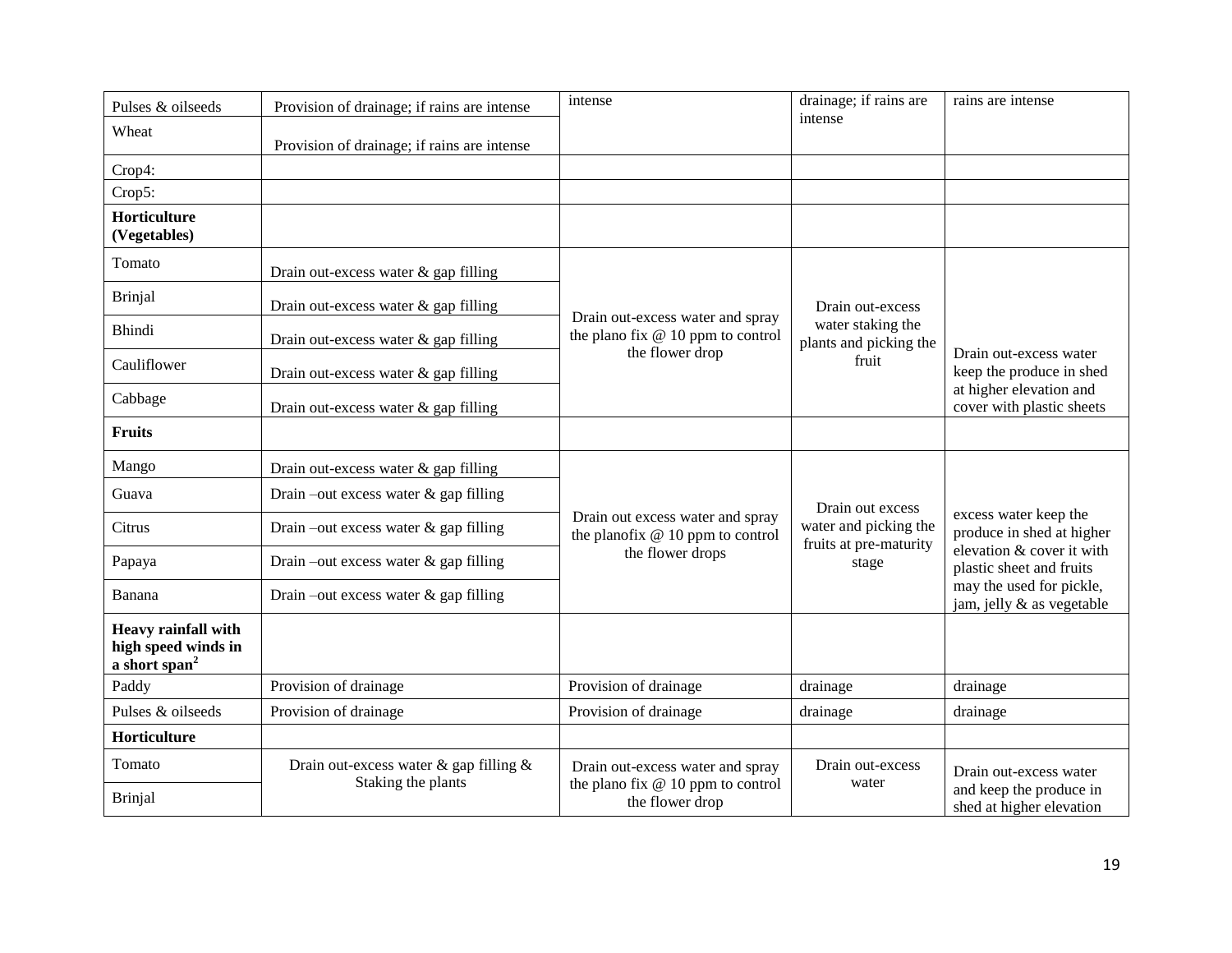| <b>Bhindi</b>                                                       |                                                                                                                                                                                                                                                                                                                              |                                                                                             |                                                                                                                                                     | and cover with plastic<br>sheets                       |
|---------------------------------------------------------------------|------------------------------------------------------------------------------------------------------------------------------------------------------------------------------------------------------------------------------------------------------------------------------------------------------------------------------|---------------------------------------------------------------------------------------------|-----------------------------------------------------------------------------------------------------------------------------------------------------|--------------------------------------------------------|
| Cauli flower                                                        |                                                                                                                                                                                                                                                                                                                              |                                                                                             |                                                                                                                                                     |                                                        |
| Cabbage                                                             |                                                                                                                                                                                                                                                                                                                              |                                                                                             |                                                                                                                                                     |                                                        |
| Mango                                                               |                                                                                                                                                                                                                                                                                                                              |                                                                                             |                                                                                                                                                     |                                                        |
| Guava                                                               |                                                                                                                                                                                                                                                                                                                              |                                                                                             | Drain out excess                                                                                                                                    | Drain out the excess water                             |
| Citrus                                                              | Drain out-excess water & gap filling &<br>Staking the plant                                                                                                                                                                                                                                                                  | Drain out excess water and spray<br>the planofix $@10$ ppm to control                       | water and picking the<br>fruits at pre-maturity                                                                                                     | keep the produce in shed<br>at higher elevation $&$    |
| Papaya                                                              |                                                                                                                                                                                                                                                                                                                              | the flower drops                                                                            | stage & collect the<br>fallen fruits                                                                                                                | cover it with plastic sheet<br>and fruits may the used |
| Banana                                                              |                                                                                                                                                                                                                                                                                                                              |                                                                                             |                                                                                                                                                     | for pickle, jam, jelly $\&$ as<br>vegetable            |
| <b>Outbreak of pests</b><br>and diseases due to<br>unseasonal rains |                                                                                                                                                                                                                                                                                                                              |                                                                                             |                                                                                                                                                     |                                                        |
| Rice (rain fed)                                                     | Cut worm, army worm (swarming<br>caterpillar) (i) Insect-pest monitoring(ii)<br>clean cultivation in crop field along with<br>bunds (iii) Collection and destruction of egg<br>mass (iv) Soil trenching/mechanical barrier<br>all along the infested fields (iv) Use of<br>chlorpyriphos/fenvalerate dusts @ 20-25<br>kg/ha. | Gundhi bug (i) Spray of<br>chlorpyriphos/malathion @ 02<br>ml./lr. on the inested crop      | Army worm (i) Field<br>flooding with water<br>(i) Spraying of<br>mixture of malathion<br>$(01 \text{ ml/lr})$ and<br>dichlorovos (0.5<br>$ml/lr$ ). |                                                        |
| Rice (transplanted)                                                 | Cut worm, army worm (swarming<br>caterpillar) (i) Insect-pest monitoring(ii)<br>clean cultivation in crop field along with<br>bunds (iii) Collection and destruction of egg<br>mass (iv) Soil trenching/mechanical barrier<br>all along the infested fields (iv) Use of<br>chlorpyriphos/fenvalerate dusts @ 20-25<br>kg/ha. | Gundhi bug (i) Spray of<br>chlorpyriphos/malathion @ 02<br>ml./lr. on the inested crop      | Army worm (i) Field<br>flooding with water<br>(i) Spraying of<br>mixture of malathion<br>$(01 \text{ ml/lr})$ and<br>dichlorovos (0.5<br>$ml/lr$ ). |                                                        |
| Soybean                                                             | Foliage feeders (larval pest) (i) Weekly<br>collection and destruction of egg masses and<br>tiny larvae along with the leaves (ii)                                                                                                                                                                                           | Foliage feeders (larval pest)<br>(i) Weekly collection and<br>destruction of egg masses and |                                                                                                                                                     |                                                        |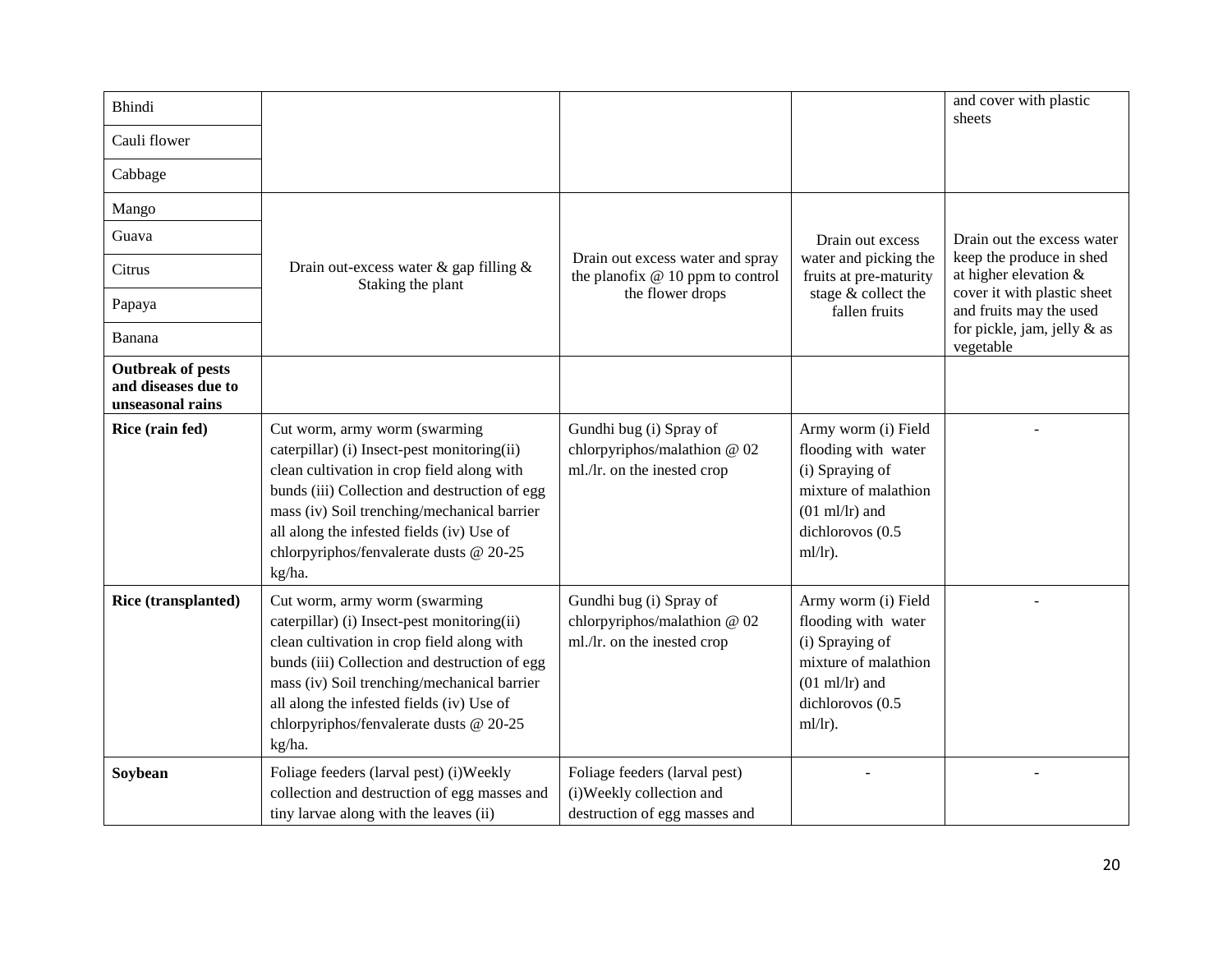|                  | Spraying of Triazophos @ 2 ml./lr of water                                                                                                        | tiny larvae along with the leaves<br>(ii) Spraying of Triazophos @ 2<br>ml./lr of water                                                                                                |                                         |            |
|------------------|---------------------------------------------------------------------------------------------------------------------------------------------------|----------------------------------------------------------------------------------------------------------------------------------------------------------------------------------------|-----------------------------------------|------------|
| <b>Maize</b>     | Stem borer (i) collection and destruction of<br>dead hearts along with larva (ii) Use of<br>carbofuran $4 - 5$ granules in the each leaf<br>whorl |                                                                                                                                                                                        |                                         |            |
| Pigeon pea       | Jassid and foliage feeding insects                                                                                                                | Pod borer complex                                                                                                                                                                      |                                         |            |
|                  | (i) spraying of monocrotophos $@ 1.11$ ml./lr.<br>of water.                                                                                       | (i) weeklt collection and<br>destruction of larvae(ii) use of<br>pheromone trap against $H$ .<br>armigera.(iii) Spraying of<br>Triazophos @ 2 ml./lr or<br>quinalphos @ 02ml. of water |                                         |            |
| <b>Groundnut</b> | Jassid and foliage feeding insects (i)<br>spraying of monocrotophos @ 1.11 ml./lr. of<br>water.                                                   |                                                                                                                                                                                        |                                         |            |
| <b>Sesame</b>    | Jassid and foliage feeding insects (i)<br>spraying of monocrotophos @ 1.11 ml./lr. of<br>water.                                                   |                                                                                                                                                                                        |                                         |            |
| Moong/urd        | White fly (i) Acetameprid @ $0.20$ g/lr or<br>dimethate @ 1ml./lr. of water.                                                                      |                                                                                                                                                                                        |                                         |            |
|                  |                                                                                                                                                   |                                                                                                                                                                                        |                                         |            |
| Horticulture     |                                                                                                                                                   |                                                                                                                                                                                        |                                         |            |
| Tomato           |                                                                                                                                                   |                                                                                                                                                                                        |                                         |            |
| <b>Brinjal</b>   |                                                                                                                                                   |                                                                                                                                                                                        | Drain out-excess<br>water and drenching |            |
| <b>Bhindi</b>    | Drain out excess water Drenching with                                                                                                             | Drain out-excess water and spray<br>the plano fix $@10$ ppm to control                                                                                                                 | with fangicide to<br>control wilt       |            |
| Cauli flower     | fungicide to control wilt & damping off.                                                                                                          | the flower drop                                                                                                                                                                        |                                         |            |
| Cabbage          |                                                                                                                                                   |                                                                                                                                                                                        |                                         | <b>NIL</b> |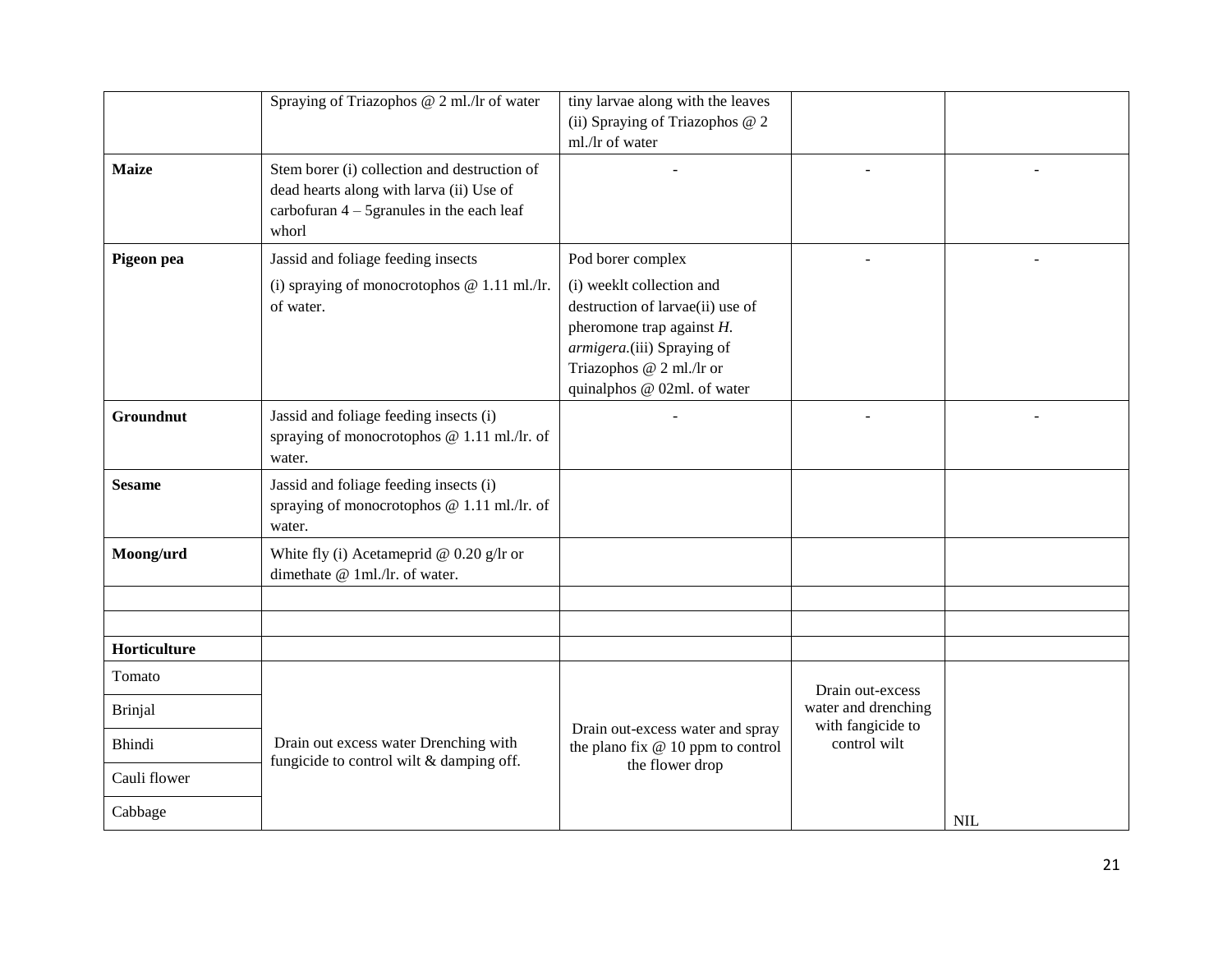| <b>Fruit Crops</b> |                                                                       |                                                                       |                                                                     |            |
|--------------------|-----------------------------------------------------------------------|-----------------------------------------------------------------------|---------------------------------------------------------------------|------------|
| Mango              | Drain out-excess water Drenching with<br>fangicide to control rotting | Drain out-excess water Spray 0.2                                      | Drain out excess<br>water and picking the<br>fruits at pre-maturity | <b>NIL</b> |
| Guava              |                                                                       | % wt sulpher powder to control                                        |                                                                     |            |
| Citrus             |                                                                       | powdery miedew,                                                       |                                                                     |            |
| Papaya             |                                                                       | Spray 0.5 % copper oxy chloride<br>to control citrus canker in citrus | stage                                                               |            |
| Banana             |                                                                       | spp                                                                   |                                                                     |            |

#### **2.3 Floods**

| <b>Condition</b>                                                   | Suggested contingency measure <sup>o</sup>                           |                         |                           |                       |  |
|--------------------------------------------------------------------|----------------------------------------------------------------------|-------------------------|---------------------------|-----------------------|--|
| <b>Transient water logging/ partial</b><br>inundation <sup>1</sup> | Seedling / nursery stage                                             | <b>Vegetative stage</b> | <b>Reproductive stage</b> | At harvest            |  |
| Paddy                                                              | Provision of drainage                                                | Provision of drainage   | Provision of drainage     | Provision of drainage |  |
| Kharif oil seeds $&$ pulses                                        | Provision of drainage                                                | Provision of drainage   | Provision of drainage     | Provision of drainage |  |
|                                                                    |                                                                      |                         |                           |                       |  |
| Continuous submergence<br>for more than 2 days <sup>2</sup>        |                                                                      |                         |                           |                       |  |
| Paddy                                                              | Provision of drainage/ growing of<br>tolerant varieties like; Pankaj | Provision of drainage   | Provision of drainage     | Provision of drainage |  |

# **2.4 Extreme events: Heat wave / Cold wave/Frost/ Hailstorm /Cyclone**

| <b>Extreme event type</b>     | Suggested contingency measure <sup>r</sup>          |  |                                                                         |            |
|-------------------------------|-----------------------------------------------------|--|-------------------------------------------------------------------------|------------|
|                               | Seedling / nursery stage<br><b>Vegetative stage</b> |  | <b>Reproductive stage</b>                                               | At harvest |
| <b>Heat Wave</b> <sup>p</sup> |                                                     |  |                                                                         |            |
| Paddy                         | Situation doesn't arise in Kharif rice              |  | Irrigation/impounding a thin layer of water<br>only in <i>boro</i> rice |            |
| Wheat                         | Situation doesn't arise in this stage               |  | Irrigation                                                              |            |
| Summer pulses &<br>oilseeds   | Situation doesn't arise in this stage               |  | Light irrigation                                                        |            |